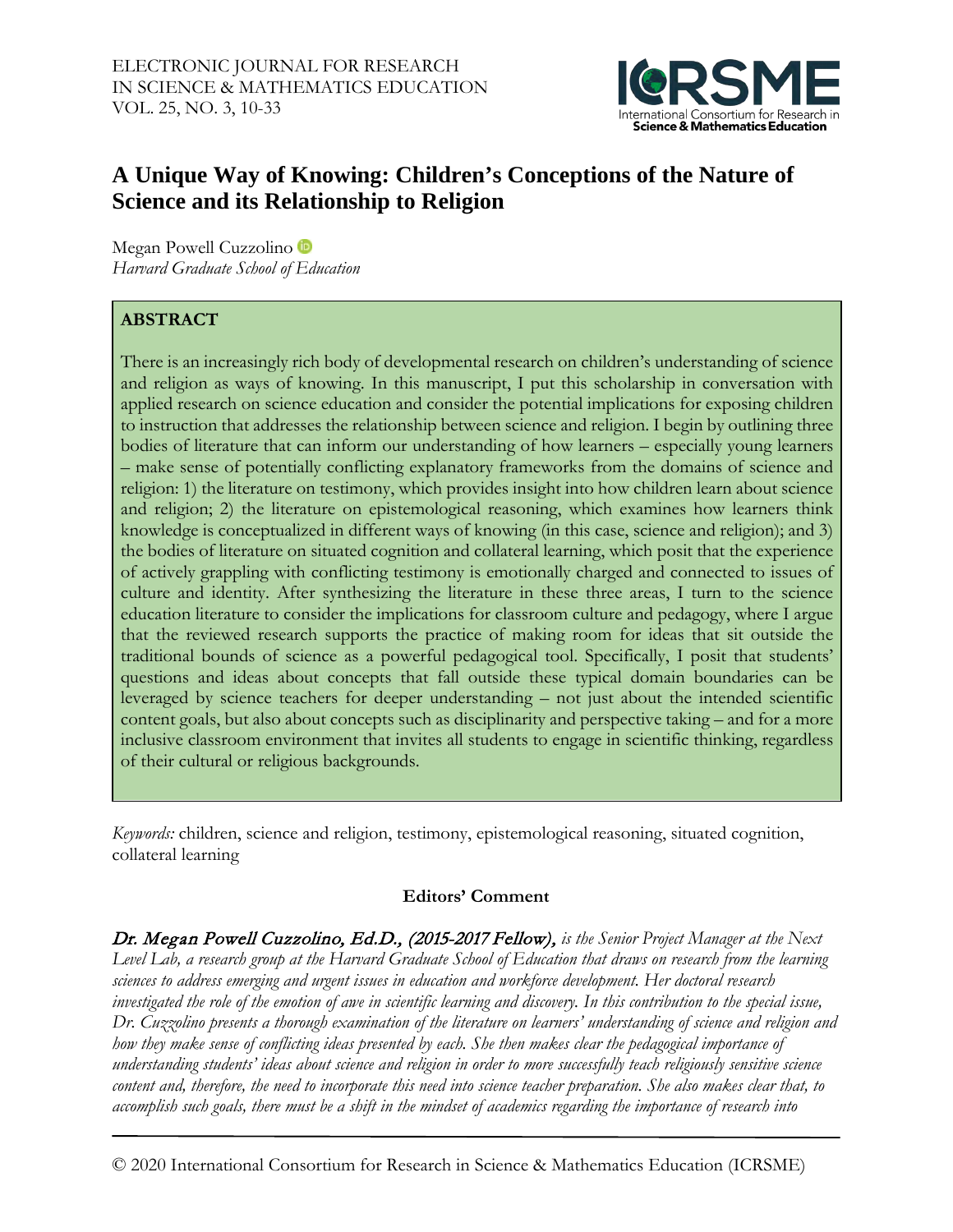*students' beliefs about supernatural phenomena. We feel this manuscript establishes the importance of understanding* learners' beliefs about science and religion and sets the stage for the subsequent shorter contributions about specific *interactions between religion and science teaching.*

### **Introduction**

"*Science investigations begin with a question."* This sentence appears in the Next Generation Science Standards (NGSS) as an "Understanding of the Nature of Science" at the Kindergarten-Grade 2 level (NGSS Lead States, 2013), and sure enough, this was how most investigations began in my classroom during my years as an elementary school science teacher. Some questions were more notable than others, but few were as memorable as the line of inquiry that began one morning as I sat on the carpet with a class of first graders, when a conversation about states of matter suddenly turned existential. One student interrupted my review of solids, liquids, and gases to inquire about why matter existed in the first place. Her classmates perked up, and soon others were joining in with questions about when the first matter came into being and whether someone or something was responsible for creating it. Before my eyes, the carpet full of six-year-olds had erupted into a full-scale debate about the nature of the universe.

The NGSS also [state](https://ngss.nsta.org/NSforCC.aspx?id=5) that "*Science is a unique way of knowing, and there are other ways of knowing.*" Although this standard is intended for high school students, I felt it was critical, in this moment of organic curiosity, to share the sentiment with my first graders. From the origins of matter and the evolution of life to the risks of global climate change and the exploration of deep space, it is no exaggeration to state that some of humanity's most pressing issues sit at the intersection of science, philosophy, ethics, and faith. I wanted my students to know that the questions they were asking were complex, enormous, and important, and that it would likely take more than science alone to answer them.

I was fortunate to teach in a unique independent school where students were empowered to ask questions and teachers were granted the flexibility to deviate from the planned curriculum. Childhood curiosity, however, is far from unique; in classrooms everywhere, students are likely pondering questions that sit outside the traditional bounds of science, whether they express them or not. These questions, if asked, may reveal valuable information about a student's current understanding of a particular concept or of their broader understanding of the nature of science – information that might lead a teacher to revisit a lesson or reframe a concept to build on the learner's prior knowledge. Yet, in many classrooms, these conversations do not happen. A teacher may be unsure of how to answer, or may fear the consequences of acknowledging concepts that delve into spiritual or religious territory; in other situations, the classroom climate may be such that questions simply linger in students' minds, unasked.

My own experiences as a teacher led me to wonder what could be gleaned from existing research to inform thoughtful pedagogy that takes into consideration children's early conceptions about science and its relationship to other ways of knowing. I was particularly interested in children's ideas about the relationship between science and religion, as this is likely a largely unexplored topic in most public school classrooms despite the fact that it is a present (and often significant) feature of many students' lives outside of school. To explore these ideas, I have conducted a review of the research, asking the following guiding questions of the literature:

- *1. What does the extant research suggest are the cognitive, developmental, and sociocultural factors that shape how young learners develop conceptions of science and its relationship to religion?*
- *2. What are the potential implications for exposing children to instruction that addresses the relationship between science and religion?*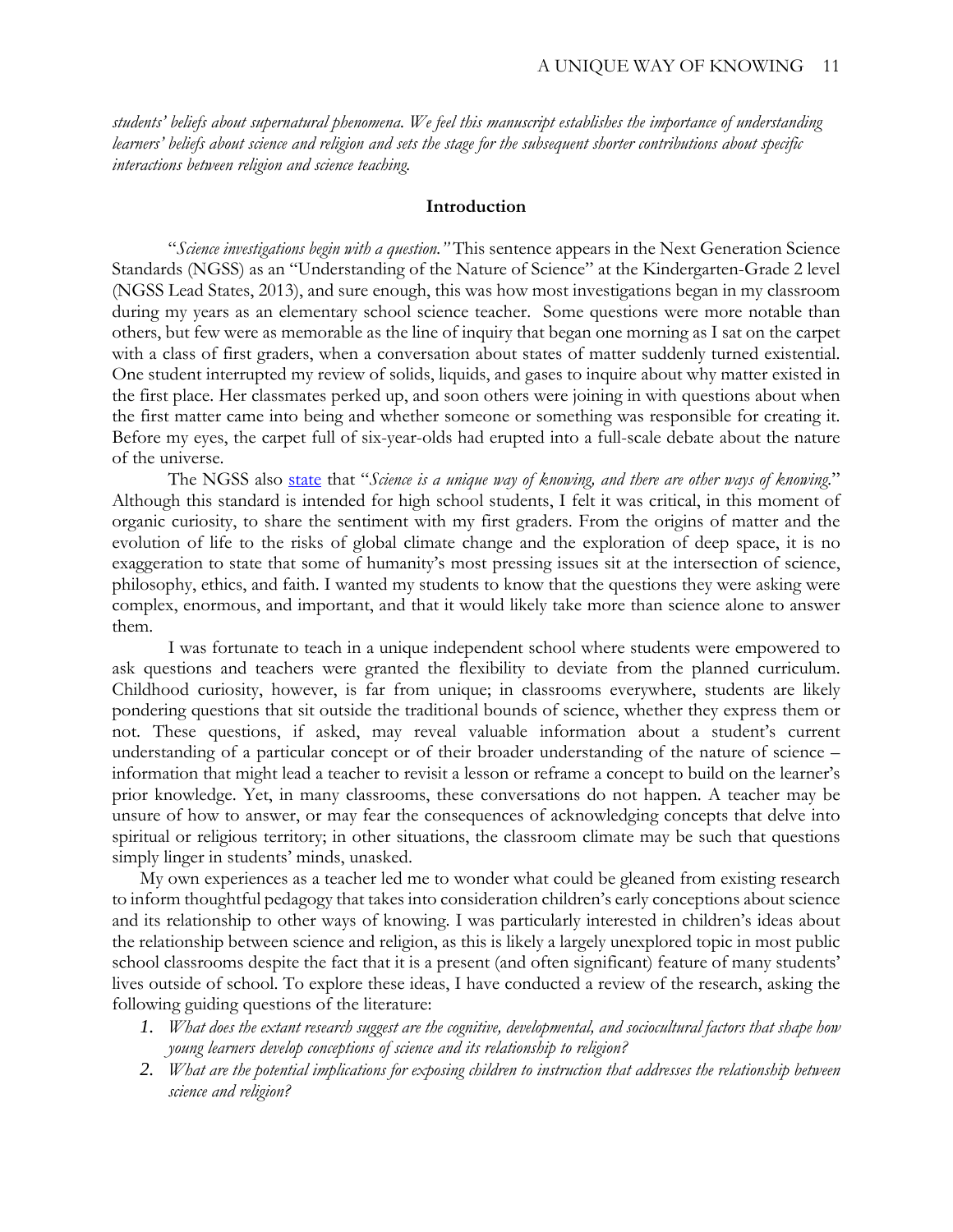## 12 CUZZOLINO

#### **Methods and Organization of Paper**

In conducting this review, I have used academic databases including Academic Search Premier, ERIC, Google Scholar, and PsycINFO to seek out relevant research. I also used a snowballing technique to gather additional references. Given my interest in younger learners, I primarily limited my search to studies that focused on children ages twelve and under, though I occasionally incorporated research on older learners to inform my understanding in areas where the literature on young learners was scarce, particularly with regards to research on students' engagement with school science. It is also important to note that the literature on science and religion in schools is primarily an exploration of American Christian contexts (Hanley et al., 2014). As such, this paper is largely a review of studies conducted in the United States, many of which used language that explicitly or implicitly invoked Christian or Judeo-Christian conceptions of religion. The paper does include occasional references to European research, especially because some of the studies reviewed took a comparative approach with samples from the United States and other countries.

I rely on working definitions offered by Sinatra and Nadelson (2011) to characterize the domains of science and religion for the purposes of this paper. *Religion* is considered to be "a set of commonly held beliefs and practices often codified through specific religious doctrine or religious law" (Sinatra & Nadelson, 2011, p. 176). This generic sort of definition is how the term "religion" is typically discussed in the education policy sphere (given the global nature of the language in the establishment clause of First Amendment), making it appropriate for the context of this paper. For the term *science*, Sinatra and Nadelson cite the definition used by the National Academy of Sciences: "the use of evidence to construct testable explanations and predictions of natural phenomena, as well as the knowledge generated through this process" (National Academy of Sciences, 2008, p. 10). Additionally, when I use the term *instruction*, I am referring primarily to formal school learning settings, which are distinguished from informal learning contexts in important ways as I discuss sources of information and the familiarity and cultural relevance of particular explanatory frameworks.

I begin this piece with a brief overview of how the relationship between science and religion has been framed theoretically in the literature and introduce the connection I seek to make between this conceptual framing and the implications for education. I then unpack three bodies of literature that can inform our understanding of how learners – especially young learners – make sense of potentially conflicting explanatory frameworks from the domains of science and religion:

- 1. The literature on *testimony* provides insight into how children learn about scientific and religious phenomena that they cannot perceive firsthand and explores the cognitive process of grappling with counterintuitive and often conflicting explanatory framework offered by various sources.
- 2. The literature on *epistemological reasoning* examines how learners think knowledge is conceptualized in different ways of knowing (in this case, science and religion), and suggests that being able to reason about epistemology is necessary for making sense of scientific and religious explanations.
- 3. The bodies of literature on *situated cognition* and *collateral learning* posit that the experience of actively grappling with conflicting testimony is emotionally charged and connected to issues of culture and identity, thus implying that a *cold* model of conceptual change (Pintrich et al., 1993) that does not account for affect and social context is insufficient for understanding the learning process.

After reviewing the literature in these three areas, I turn to the science education literature to consider the implications for classroom culture and pedagogy, where I argue that the reviewed research supports the practice of making room for ideas that sit outside the traditional bounds of science as a powerful pedagogical tool. Specifically, I posit that students' questions and ideas about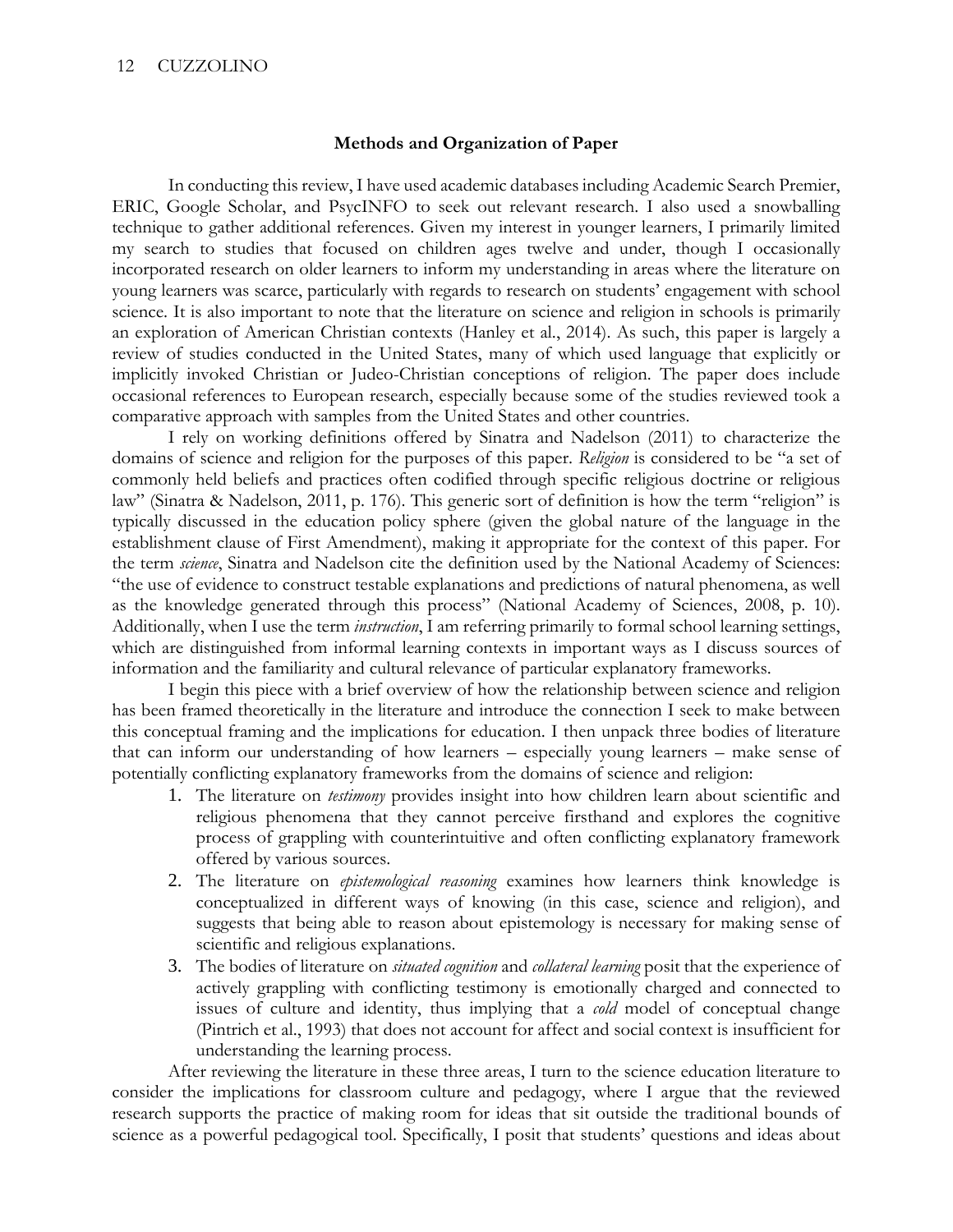concepts that fall outside these typical domain boundaries can be leveraged by science teachers for deeper understanding – not just about the intended scientific content goals, but also about concepts such as disciplinarity and perspective taking – and for a more inclusive classroom environment that invites *all* students to engage in scientific thinking, regardless of their cultural or religious backgrounds.

#### **Overview of Conceptual Background**

There is a rich body of theoretical literature focused on the relationship between science and religion as epistemologies (e.g., Barbour, 1966; Coleman, 2014; Gould, 1999; Wilson, 1998). One of the most commonly cited frameworks comes from Ian Barbour, who posited four models of the relationship between science and religion: *conflict, independence, dialogue,* and *integration* (Barbour, 1988). In contemporary American rhetoric, conflict seems to be the most regularly evoked model. There is a common assumption embedded in much of our popular discourse that religious beliefs inhibit understandings of, and positive attitudes towards, science (Evans & Evans, 2008; Gauchat, 2015). These ideas are regularly reflected in the results of public opinion polls that inquire about Americans' views on science and religion, though some of these polls also begin to hint at the complexity of individuals' real beliefs. For instance, a Pew Forum survey (Pew Forum, 2009) found that while 55% of participants responded affirmatively to the question "Are science and religion often in conflict?", only 36% said yes to the follow-up question, "Does science sometimes conflict with your own religious beliefs?"

Though opinion polls tend to focus on adults' beliefs, the conflict narrative is perhaps most salient in the American public school classroom.<sup>[1](#page-3-0)</sup> The most well-known example is likely the Scopes *Monkey Trial* (Scopes Case, 1927), in which the classroom teaching of evolution was debated in a dramatic and widely publicized court case, but it is just one of many legal and cultural battles that have contributed to the image of science and religion as being at odds in the educational context. Psychological research indicates that adult perceptions of science and religion have origins in early childhood (Bloom & Weisberg, 2007), and, as with adults, it seems unwise to assume that young learners intuitively gravitate toward the conflict model. As the anecdote in the introduction suggests, children's questions do not always fall neatly within domain boundaries. Research indicates that children use parallel strategies to make sense of scientific and supernatural explanations for phenomena (Harris & Koenig, 2006), and that the conflict model fails to fully account for the complex processes that students use as they develop beliefs and attitudes toward science and religion (Koul, 2006; Abo-Zena & Mardell, 2015). Thus, in this paper I seek a more nuanced understanding of how children reason about the nature of science and its relationship to religion, especially in the context of concepts that are widely seen as relevant to both domains.

#### **Children's Reliance on Testimony from Others**

#### **The Role of Testimony in Conceptual Development**

 $\overline{a}$ 

Historically, the research on how natural and supernatural reasoning coexist in the mind has been somewhat limited. Legare et al. (2012) posit that this lack of existing research may be because researchers did not traditionally see it as appropriate to empirically investigate supernatural thinking. However, cognitive developmental literature has emerged over the past ten to fifteen years that has begun to shine a light on the development of religious or spiritual conceptions and their relationship to other modes of reasoning.

<span id="page-3-0"></span><sup>1</sup>As noted previously, though the potential for the conflict narrative to arise exists across many religious denominations, coverage of this topic in the United States tends to be focused on Christianity (Hanley et al., 2014).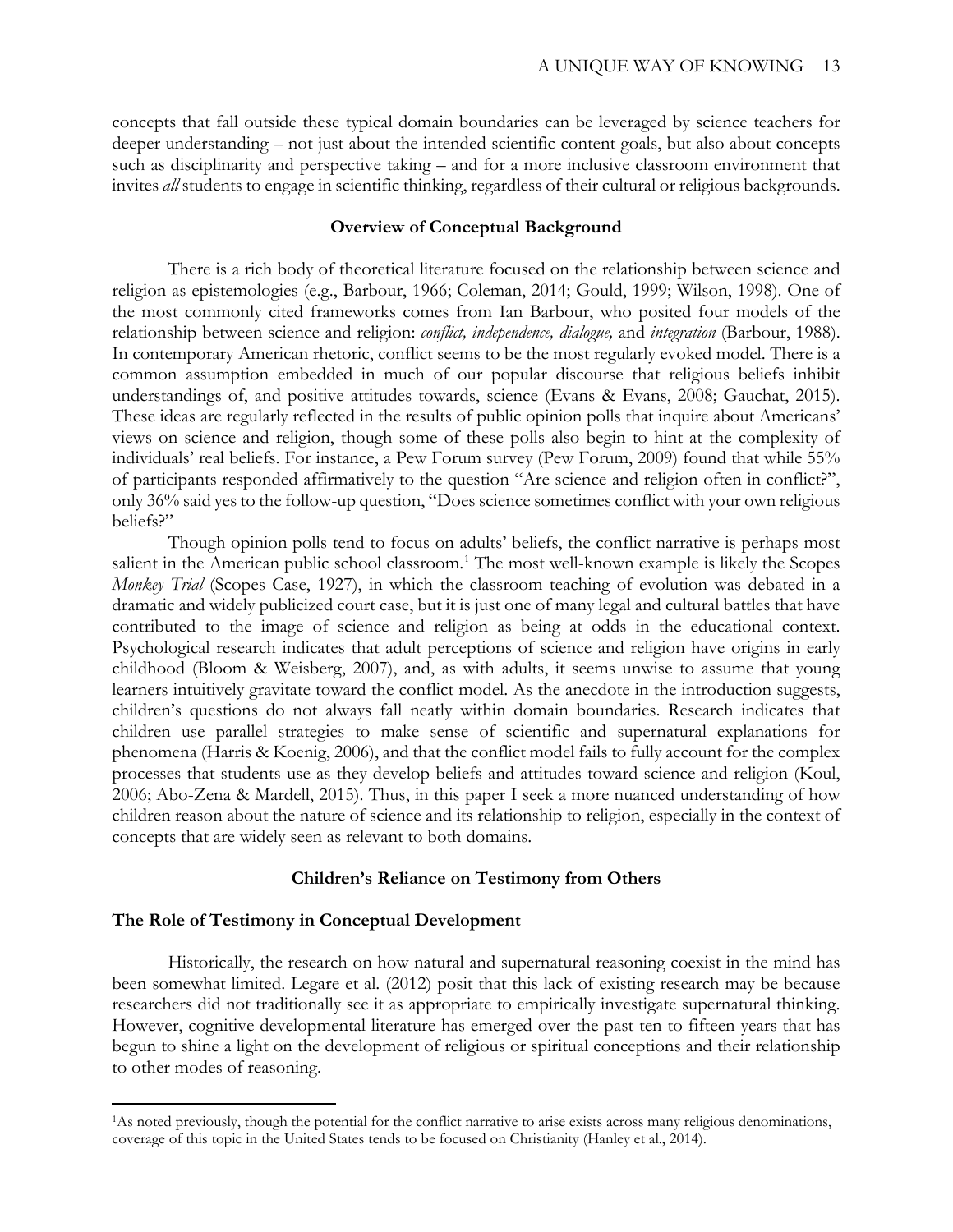This research suggests that from an early age, there are parallels between the processes for how children learn about scientific and religious concepts. In both domains, there are numerous phenomena and entities that cannot be understood through first-hand experience; to learn about such concepts, children frequently rely on testimony presented by other, typically more knowledgeable individuals (Harris, 2002). In the domain of science, there are many concepts that are difficult or impossible for learners – especially young learners – to observe directly, often because they operate on very large or small spatial or temporal scales, and may involve causal relationships that are outside of the learner's attentional frame (Grotzer & Solis, 2015). For instance, few children have the opportunity to view the shape of the earth (Nussbaum, 1985; Vosniadou & Brewer, 1992), perceive the causal mechanisms underlying magnetic attraction (Lesser, 1977), or witness the biological processes involved in death (Harris & Giménez, 2005). Likewise, although some research suggests that children are "intuitive theists" (Kelemen, 2004, p. 295), testimony likely still has a large impact on their conceptions of spiritual matters, including the existence of a higher power and an afterlife, as well as the efficacy of prayer (Harris & Koenig, 2006).

Counterintuitive phenomena, in particular, are often hard to conceptualize and impossible or challenging to verify through first-hand experience, and the research suggests that similar factors influence the acceptance of counterintuitive phenomena in both natural and supernatural domains (Lane & Harris, 2014). These factors include the developmental capacity of the recipient to conceptualize the idea, the context in which the information is presented, the demonstrated expertise of the informant, and the qualities of the information itself (such as whether or not the information as affective appeal, or the range of phenomena that an explanation covers). Thus, for both scientific and religious concepts, young learners are heavily dependent on the information provided by external sources, and the features of that informational transaction significantly influence understanding.

On some occasions, children may hear testimony – either from different sources, or from the same source in different contexts – that presents both scientific and religious explanations for the same concept. In these instances, the learner may compartmentalize these explanations as isolated concepts, or he or she must decide how to reconcile the potentially conflicting explanatory frameworks, whether by selecting one as the preferred explanation, choosing to apply one or the other depending on the context, or generating a new framework that combines or synthesizes the disparate claims. Children do seem to distinguish between scientific and religious domains in certain ways; notably, they typically express greater confidence about the existence of scientific entities. This may stem from the fact that discourse around scientific entities tends to take their existence for granted, while language used to discuss special beings often includes assertions of belief or faith, which may lead children to recognize that some people doubt the existence of these beings. Alternatively, children may be aware of the lack of consensus amongst adults discussing special beings, leading to less confidence in their own assertions (Harris & Koenig, 2006). It is important to note that the majority of this research is focused on scientific phenomena that are typically deemed uncontroversial (e.g., atoms, germs); the parallels between scientific and religious reasoning patterns may perhaps be even more pronounced for topics that tend to evoke a greater sense of controversy or uncertainty for many people, such as climate change or human origins.

Children also appear to employ strategies (whether consciously or subconsciously) for connecting the explanations they are familiar with to new scenarios; namely, when discussing concepts that have both scientific and religious explanations, children tend to offer context-appropriate accounts. For instance, when asked to provide an explanation for a character's death in a narrative, a child who hears about the character's corpse will likely apply a biological model, while a child who hears about ancestral rituals in the character's community is more apt to apply a spiritual model (Harris & Koenig, 2006). Harris and Koenig (2006) also found that children who grow up in a community where conflicting testimony is frequently presented are likely to acknowledge the possible existence of multiple correct beliefs. However, they do not typically engage in a process for evaluating the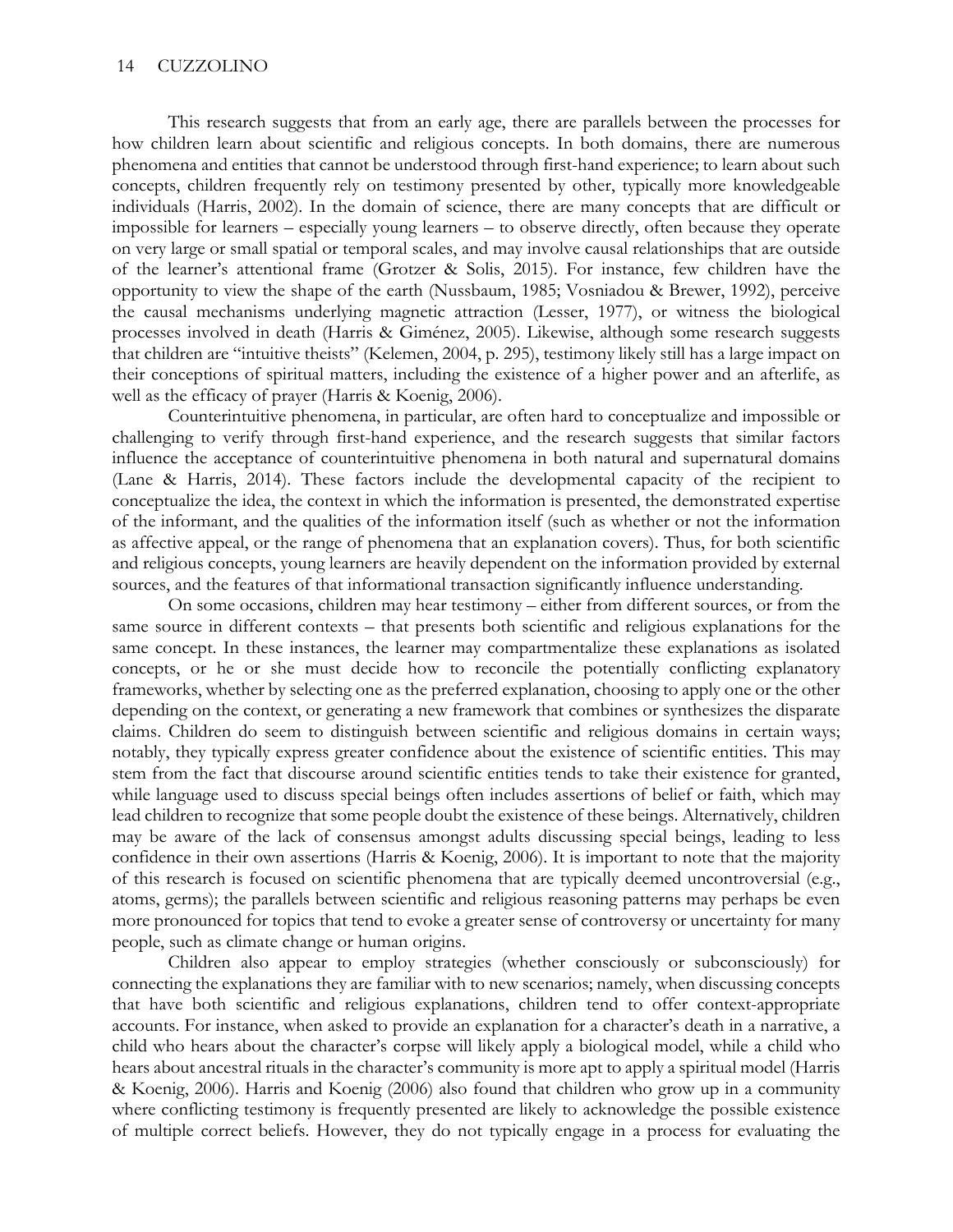relative merit of each belief, nor are they often capable of proposing methods for doing so. Thus, when faced with the challenge of making sense of potentially contradictory statements, children may require explicit guidance about how to adjudicate between different types and sources of information. I will return to this notion below in the section on epistemology.

#### **The Nature of Testimony to Young Learners on Science and Religion**

Before children are of school-age, much of the early testimony they hear about both science and religion comes from parents, caregivers, and other members of their local community, often by way of spontaneous or informal discussions as well as more formal rituals. The literature on how adults talk to young children about science is somewhat limited, as compared to other domains like language and mathematics (Vlach & Noll, 2016). To date, the bulk of the research in this area has examined the types of explanations that children hear while engaged with adults in science talk at museums (e.g., Crowley et al., 2001; Haden, 2010) and in laboratory settings (e.g., Luce et al., 2013), though several studies have looked at scientific and causal language used in more naturalistic settings (e.g., Callanan & Oakes, 1992).

Based on this existing research, it seems that many parents and caregivers regularly engage in what could be considered informal science talk as they explore and explain causal relationships, make connections to other experiences, and introduce new vocabulary with their young children (Callanan et al., [2](#page-5-0)013).<sup>2</sup> Though science learning may not be the primary purpose in such interactions, these everyday conversations are often more likely to be tailored to the interests and experiences of the particular child (Callanan et al., 2013). On the other hand, talking to children about science may pose a particular set of challenges. While in many domains, adults intuitively talk to children in ways that are developmentally appropriate and beneficial to their learning, science may be an exception, given that adults tend to have less practice talking about scientific concepts with conversation partners of any age (Vlach & Noll, 2016).

Adults seem to believe that they should adjust their language when talking to children about science, but they may not always know how to do this effectively. Vlach and Noll (2016) found that when asked to explain science concepts to a range of listeners, college-age adults provided more varied types of explanations to five-year-old children than to adults. These explanations included higher frequencies of beneficial features, such as analogies and connections to prior knowledge, but they also included higher frequencies of potentially disadvantageous or confusing features, such as personification and references to magic. However, when asked to reflect on their explanations, the study participants assessed their explanations to children as being more accurate than their explanations to adults. Vlach and Noll (2016) hypothesize that adults employ a greater number of explanatory features in their science talk with children because they are more concerned with correct instruction than they might be with adult interlocutors. They also posit that the inclusion of more disadvantageous features, such as magical or supernatural explanations, may reflect the belief that a secondary goal of explaining science to children is to make it more fun and engaging; this hypothesis is speculative at this point and warrants further empirical testing, especially given that if this is indeed a common belief among adults, there may be implications for how science is typically framed for young children in other educational settings.

In considering how children think about concepts that sit at the boundary of science and other domains, it is noteworthy that issues of morality often seem to spontaneously emerge in parent-child discussions about science. In three studies (one laboratory study with children in grades 3-5, and two

 $\overline{a}$ 

<span id="page-5-0"></span><sup>&</sup>lt;sup>2</sup> It is important to note that the parents and caregivers included in the samples of these studies are the ones who have chosen to take their children to a research lab or a museum, and thus are not necessarily representative of the population as a whole. This limitation in the sample points to the need for further research in naturalistic, more inclusive settings.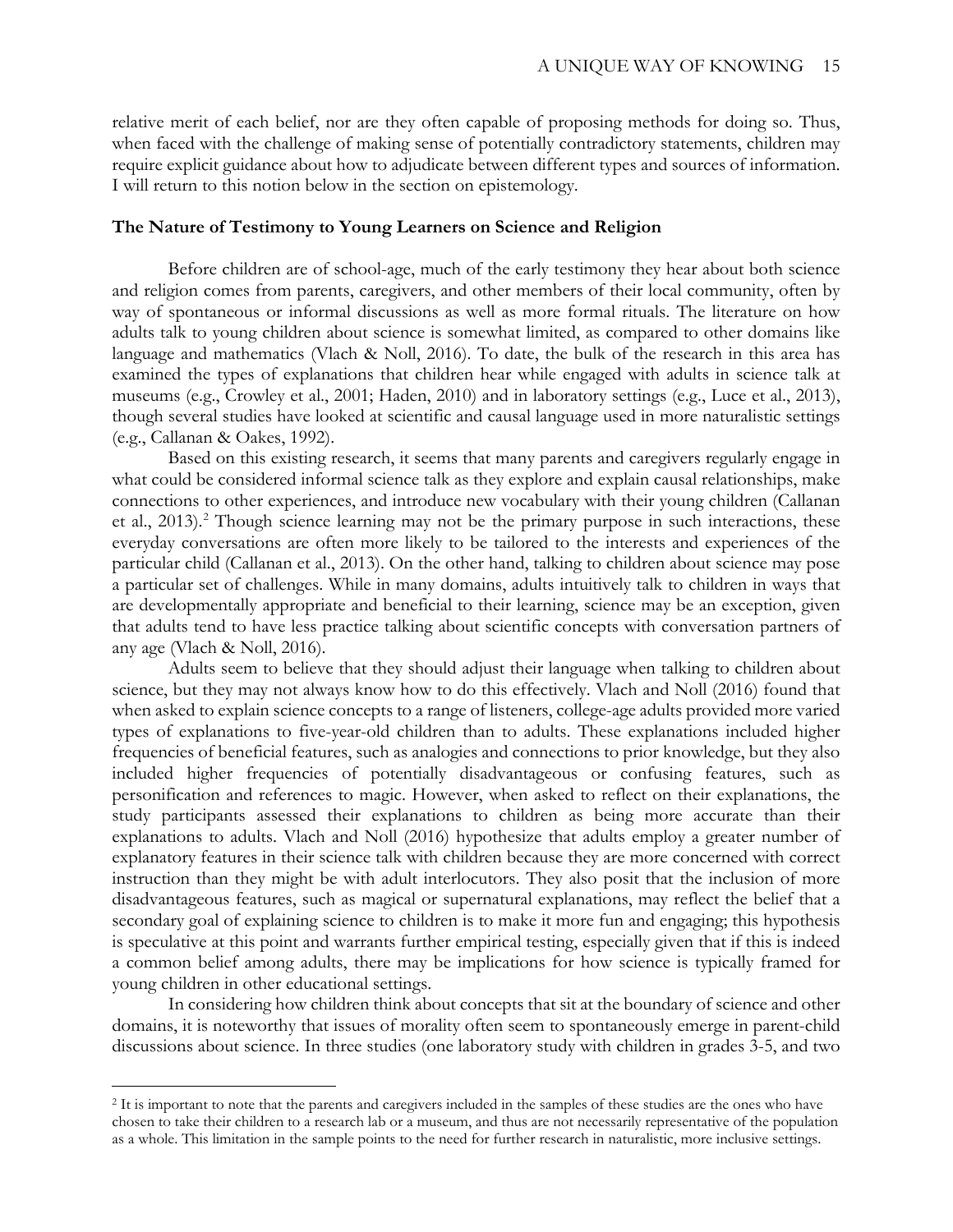museum studies with children aged 3-10 years), Callanan et al. (2014) recorded conversations between parents and their children about a variety of science topics, including climate change and gender differences. The conversations were coded for instances in which moral issues were mentioned. The authors identified four categories of moral issues: avoiding harm or promoting care, promoting justice or fairness, being a good or responsible person, and tolerating differences or accepting essential truths. Callanan et al. (2014) found that topics of socialization and morality emerged throughout the discussions of science-related topics, with parents and children "often slipping back and forth between notions of ideas that are factually 'right' versus morally 'right'" (p. 121). However, the nature of the discussions about morality varied greatly based on the content domain at hand; i.e., parents and children introduced concepts of morality in different ways when talking about a physical domain than a social domain. Sometimes, references to moral issues were driven by the parent, in an apparent effort to seize the opportunity to attend to their child's character development. In other cases, the discussion of morality stemmed from the child, who raised questions or expressed the adoption of a particular moral stance related to the topic at hand.

More research is needed to determine the impact of these discussions of morality in the context of scientific explanations. Callanan et al. (2014) note that in regular conversation, we employ two distinct meanings for the word *right* – an epistemological definition, in which something is evaluated for factual correctness, and a moral definition, in which something is evaluated for whether or not it is just or virtuous – and it may be that discussions such as the ones described above cause these definitions to get conflated in children's minds. However, the authors also suggest that opportunistic discussions about morality could potentially be more impactful than strategic ones, as children may take particular note of topics that they interpret as being significant enough to warrant an interruption to the flow of conversation. Callanan et al. (2014) also posit that cultural or philosophical differences in worldview might impact the nature of discussions of morality that arise within conversations about science topics and the ideas that children take away from these conversations. The epistemological perspectives that parents implicitly or explicitly endorse are likely to impact their children's ideas about how to answer questions and evaluate evidence (Luce et al., 2013).

These findings merit further research to explore the potential impact of exposing children to the idea that morality is relevant to scientific issues. Notably, the topic of morality is often at the heart of religious conversations with young children, especially given that they are frequently learning about religion in the context of parables that lead to moral conclusions. It is possible that hearing about morality in both religious and scientific contexts may lead children to see connections between the two domains (e.g., by linking a stewardship narrative of the earth to concepts of ecology and environmentalism). Alternatively, if the concept of morality is discussed differently in the scientific context than the religious context, a child may perceive further distinctions between the two domains.

#### **The Developmental Trajectory of Processing Scientific and Religious Testimony**

Many of the ideas that young children form about science and religion persist into adulthood. To some extent, supernatural explanatory frameworks seem rooted in human cognitive architecture. Though the developmental literature has traditionally argued that supernatural explanations are supplanted by natural explanations over time, it is clear that supernatural explanations do remain prevalent in adult cognition across cultures (Legare et al., 2012). Moreover, the generalized preference for teleological explanations exhibited by children seems to carry over into an adult tendency to perceive an inherent purpose in significant life events (Banerjee & Bloom, 2014). Teleological intuitions, including those about natural phenomena, persist even for adults who do not identify as religious – and in fact, even among those who claim aversion to religion (Järnefelt et al., 2015). Regardless of age, religion, or cultural identity, individuals show a tendency to default to teleological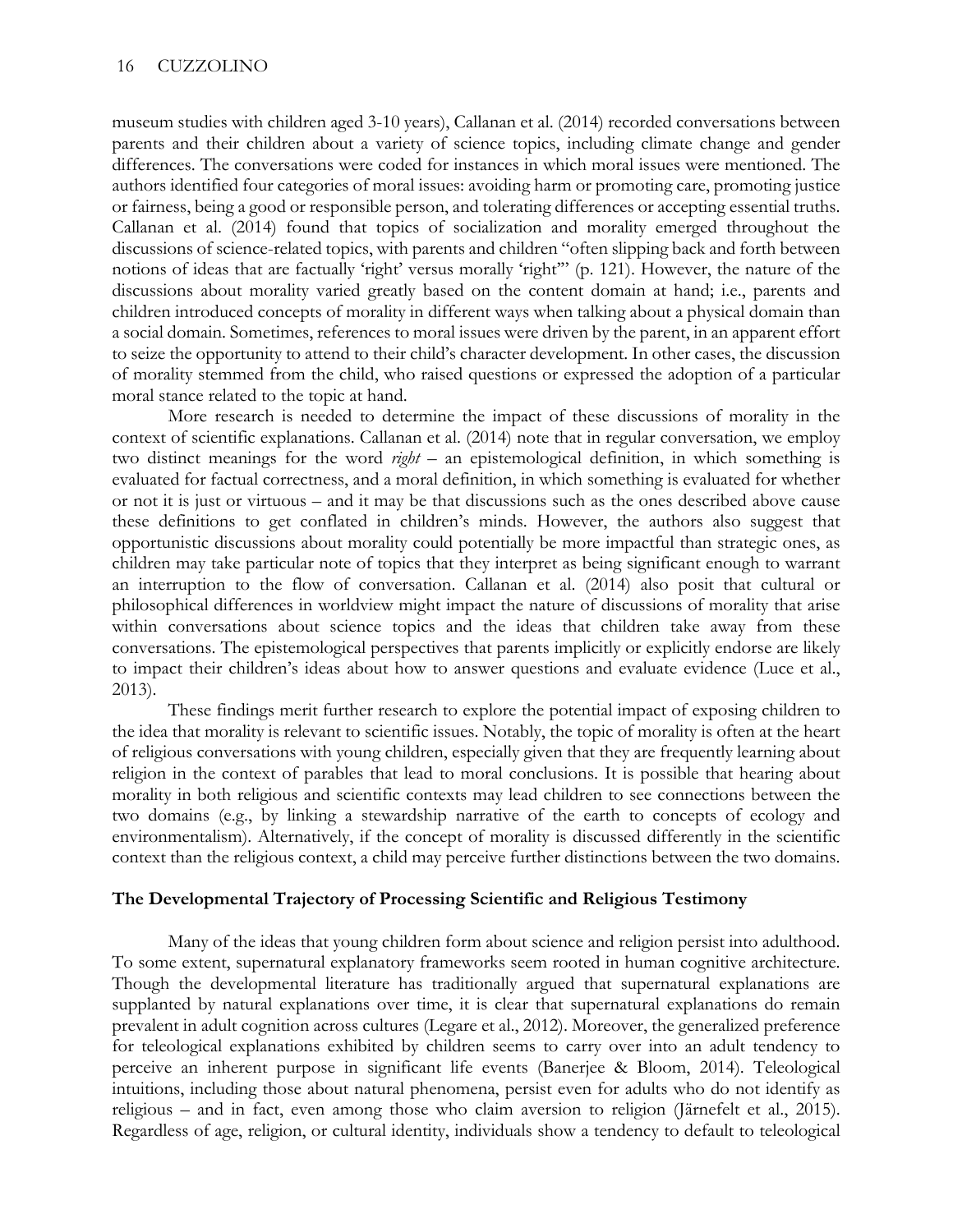explanations for phenomena when placed under time pressure, which supports a dual process theory hypothesis that intentional explanations are largely due to inherent aspects of human cognition (Järnefelt et al., 2015). This may account for the apparent universality of both natural and supernatural belief systems across societies, leading the coordination among these various explanatory frameworks to be deemed a "general cognitive problem" (Evans et al., 2011, p. 114).

However, the process of grappling with these domains also appears to follow a developmental trajectory, with the influence of caregivers, community members, and other external sources of information holding different weight at different stages. In early childhood, exposure to religious ideas is correlated with children's tendencies to believe in, and invoke, supernatural explanations. Corriveau et al. (2015) found a sharp distinction between kindergarteners with and without systematic exposure to religion (through school or church), with the children raised in a religious environment conceiving of a notably broader range of plausible phenomena than their secular peers. This discrepancy – and the fact that secular children relied on references to religion as justification for deeming phenomena to be pretend – suggests that a religious upbringing seems to override children's natural tendencies to doubt unlikely causal phenomena (rather than the converse notion that a secular upbringing overrides a predisposition toward credulity). Additionally, in early childhood, the tendency to invoke creationist explanations for the origins of species corresponds to the child's religious background. In interviews with children and adults from fundamentalist and non-fundamentalist communities about the origins of various species, Evans (2008) found that children aged 5-7 provided a mix of responses categorized as spontaneous generationist (suggesting that the species simply appeared) or creationist (referencing a supernatural power), with children from fundamentalist communities providing a higher frequency of creationist responses.

By middle childhood, however, children are more likely to receive a diversity of messages from various sources, and they begin to formulate individual ideas about the world that may reflect new developmental capacities as well as their attempts to account for multiple explanatory frameworks. In the interview study with fundamentalist and non-fundamentalist individuals described above, 8–10 year-olds tended to endorse creationist ideas regardless of their community background. Evans (2008) suggests that at this age, children are beginning to confront existential questions (Evans et al., 2001) and are developing the ability to reason about the possible existence of an intelligent designer, whereas younger children are not likely to accept the premise that animals and artifacts are impermanent and therefore struggle to reason about origins. While this reasoning pattern does not reflect a scientific worldview, the ability to conceive of impermanence does indicate that children at this age may be prepared to begin thinking about evolutionary concepts if they are introduced (e.g., Kelemen et al., 2014), or at the very least, to recognize that there are multiple possible explanatory frameworks.

#### **Grappling with Multiple Explanations**

As children's worlds expand and they are exposed to ideas from a variety of sources, they begin to face the cognitive challenge of reconciling conflicting testimony. Memory research suggests that information – whether true or false – is filed in the brain "without being 'tagged' as to source or credibility" (DiMaggio, 1997, p. 267). When the information is later retrieved, the individual must therefore infer these features and make a determination about whether or not it is believable; this task becomes more challenging when multiple explanations must be weighed against each other and reconciled. Ultimately, an individual may choose to adopt one explanation over the other, or to permit both explanations to mentally coexist, either by compartmentalizing them or integrating them in some way. Both compartmentalization and integration are likely to require metacognitive abilities and cognitive adaptability (Legare et al., 2012).

Legare et al. (2012) refer to the process of holding multiple explanatory frameworks as *coexistence thinking*. There are a number of features that characterize concepts that tend to invoke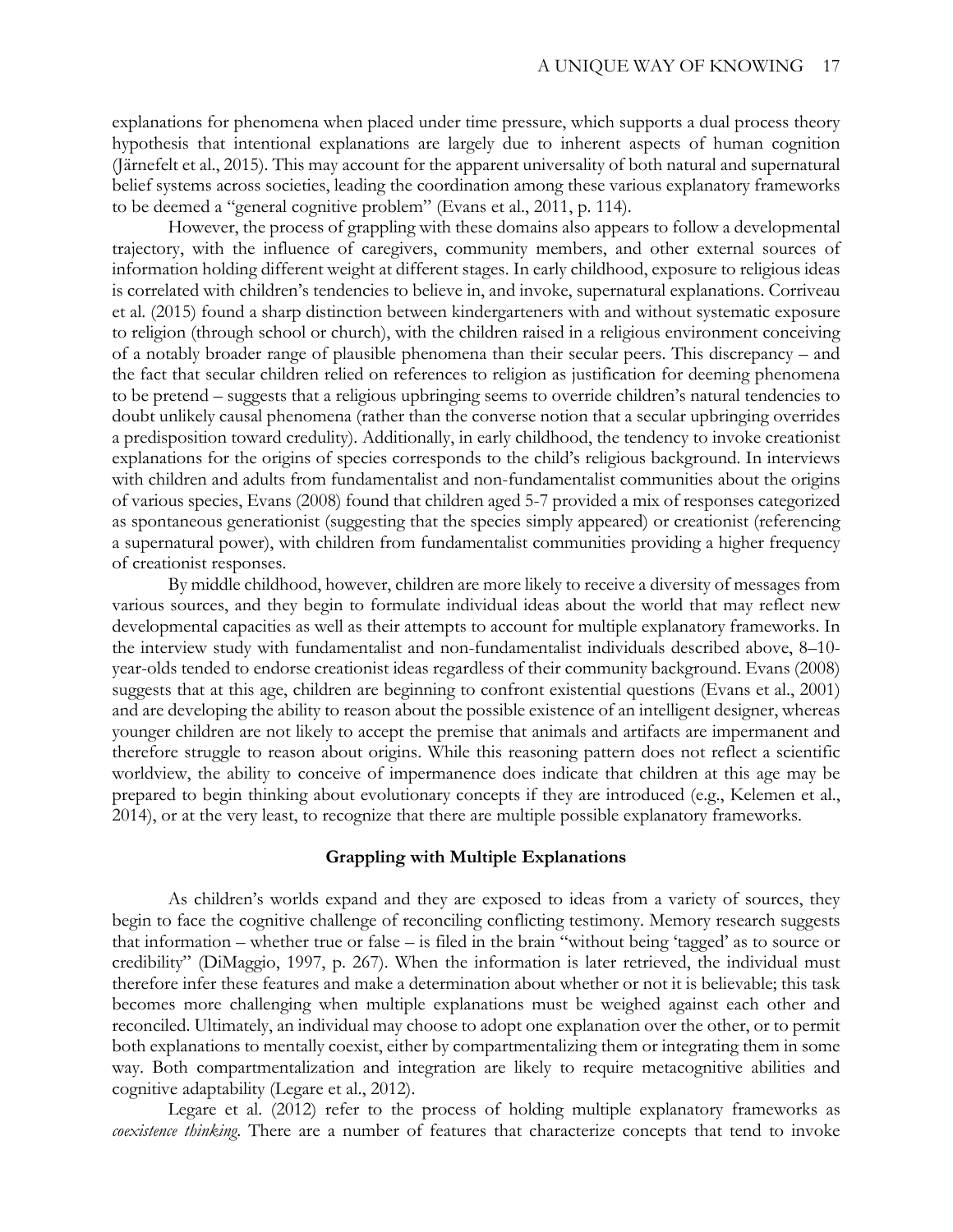coexistence thinking, including the involvement of hidden or unobservable causal agents, association with strong emotions, and a relationship to existing cultural practices that pre-date formal science (Legare et al., 2012). Unsurprisingly, coexistence thinking occurs frequently with phenomena for which both natural and supernatural explanations are presented.

Individuals may invoke a variety of frameworks for reasoning about the coexistence of natural and supernatural explanations for a given phenomenon (Legare et al., 2012). In *target-dependent* thinking, the conflict remains unresolved in one's mind; one explanation or the other is recruited to account for a particular aspect of the phenomenon based on the context at hand. Elkana (1981) suggests that although people often use context to determine which source of knowledge is appropriate, "in the event of a serious clash, the knowledge source with the greatest personal legitimacy and value (scope and force) will prevail" (Cobern, 1996, p. 594-5). In *synthetic* thinking, on the other hand, the two different explanations are loosely integrated into one framework, though without explicit consideration of how they fit together. Finally, in *integrated* thinking, the two different explanations are more thoroughly interwoven, often in a model that relies on each domain for a different level of analysis (e.g., one might cite a natural proximate cause and a supernatural ultimate cause). Synthetic and integrated models, which are constructed to resolve a state of cognitive (and sometimes emotional) conflict, are likely closely held and may be particularly challenging to abandon or adjust (Evans et al., 2011). Evans and Lane (2011) argue that holding blended models also requires the activation of system 2 reflective processing (Stanovich & West, 2000; Kahneman, 2003), in that individuals who endorse a hybrid of scientific and religious conceptions are demonstrating the ability to "rapidly shift between different reasoning patterns" and ultimately taking an analytic (rather than purely intuitive) approach (p. 156).

Coexistence thinking can also arise out of a need to make sense of counterintuitive information. Evaluating counterintuitive information entails a great deal of cognitive load, as the individual must engage in the process of shifting back and forth between one's own perception of how things appear and the conflicting representation of how things are asserted to be (Lane & Harris, 2014). Lane and Harris (2014) note that most prominent models of belief formation (originating from philosophers such as Descartes and Spinoza) are based on the premise that the learner begins by creating a mental representation of a given claim. Thus, these models fail to account for scenarios in which the learner has difficulty developing a cognitive representation, such as with counterintuitive concepts. In these cases, the learner may exhibit a tendency to disbelieve the claim that is not easily represented. Lane and Harris (2014) posit that the tendency to accept counterintuitive explanations is influenced by the developmental capacity of an individual to produce these mental representations. This is supported by research demonstrating that young children are particularly skeptical of evidence that conflicts with their personal experience and beliefs (Lane & Harris, 2014). As such, children may struggle to reckon with testimony that presents an explanatory framework running counter to earlier explanations and/or first-hand experiences, which often occurs for children who are not exposed to scientific models until they enter school (Billingsley et al., 2014).

### **Epistemological Understanding**

### **The Developmental Trajectory of Epistemological Understanding**

Making sense of the relationship between scientific and religious explanatory frameworks as described above requires an understanding of each domain's epistemology – their conception of the nature of knowledge and knowing. The discussion of multiple epistemologies is not uncommon among academics and clergy, many of whom see it as a professional responsibility to acknowledge and respond to potential areas of conflict that arise from differences between the epistemological lenses of their domain and other ways of knowing (e.g., Gottlieb & Wineberg, 2012). While any given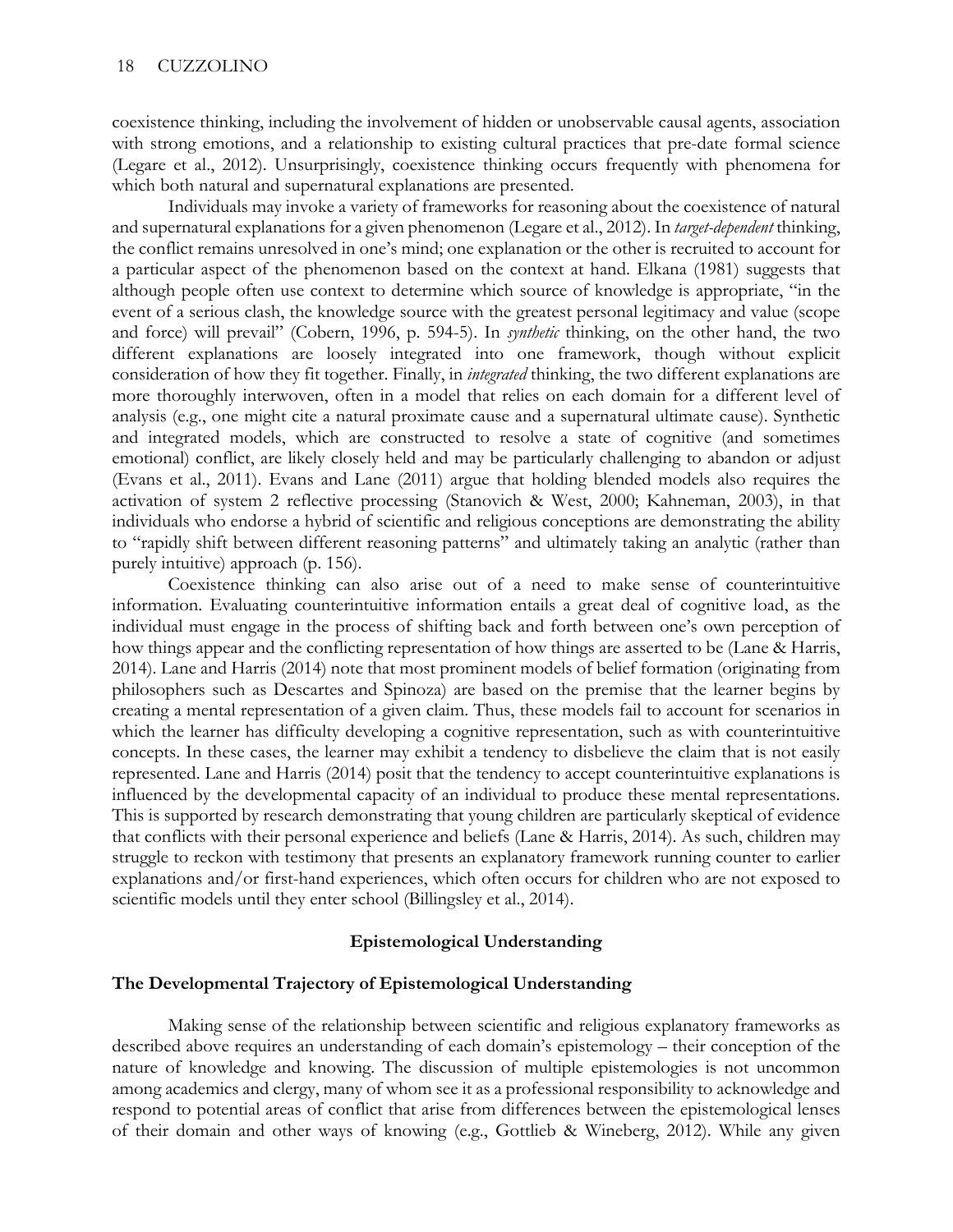discipline or domain tends to have some overarching unifying epistemological principles that distinguish it from other fields, individuals also hold their own conceptions of the nature of knowledge, what Burr and Hofer (2002) refer to as *personal epistemology*. Less research has been done about how individuals, especially those in the lay public, reason about epistemology (Evans et al., 2011), but the existing literature suggests that epistemological understanding follows a developmental trajectory, with children beginning to draw on multiple epistemological frameworks as early as 3-5 years of age (Legare et al., 2012).

In the literature, the earliest stage of epistemological development is typically described as a dualist or absolutist perspective, in which the individual believes in a sense of right and wrong and the notion that truth can be known with certainty. As most of the research on epistemological development has been conducted with adolescents and adults, little is known about the earliest stages of the developmental process or whether there are any stages that precede dualism. Some have posited that there is a pre-dualistic stage of naïve realism, in which children believe that there is no possible perspective other than their own. For instance, Burr and Hofer (2002) found that very young children (around age 3) struggle to complete an epistemology task in which they have to explain why a character lacks knowledge that they possess. Young children's difficulty with theory of mind tasks may also support the idea of a naïve realism stage (Burr & Hofer, 2002). However, in a review of the theory of mind literature, Wellman (2014) points to evidence that 3-year-olds do demonstrate the ability to distinguish between individuals holding different beliefs.

The ability to reason about categories of knowledge also improves developmentally. Even very young children comprehend the distinctions between factual and opinion-based judgments; they understand, for instance, that reasoning about the physical world involves a higher degree of certainty than reasoning about matters of aesthetic preference (Hofer et al., 2011). By age four, children begin to demonstrate the ability to make judgments about expertise that rely on cognitive schema representing abstract domain categories (Lutz & Keil, 2002). For instance, many children at this age can recognize that a doctor would be more likely to possess knowledge within the domain of biology, while an automotive technician would be more likely to possess knowledge within the domain of physical mechanics. However, four- and five-year-olds struggle to abstract knowledge clusters to broader disciplines when the experts in question are unfamiliar (e.g., an eagle expert or a bicycle expert). In a study of children in Kindergarten through Grade 6, Danovitch and Keil (2004) found that younger children tended to select expert consultants for a task based on their reported topic knowledge, while older children were more likely to select consultants based on their understanding of deeper disciplinary relationships. Children likely struggle to characterize knowledge by discipline because this task requires being sensitive to deep structural relationships between concepts rather than attending simply to surface-level features (Danovitch & Keil, 2004).

As children get older, their capability to reason about domain differences improves, but they still demonstrate different patterns of epistemological thinking than adults. For instance, children have different ideas about the relationship between knowledge or belief and the individual expressing that knowledge or belief. In a series of experiments, Heiphetz et al. (2014) presented adults and children aged eight to ten with a set of characters who made various factual, opinion-based, or religious statements. Participants were asked whether each statement offered more information about the world or about the person making the statement. Both children and adults reported that they learned more about the world than about the individual from statements of correct factual belief. However, upon hearing an individual make a statement about religious beliefs, adults reported that they had learned more about the individual making the statement than about the nature of the world, whereas children reported the reverse. Heiphetz et al. (2014) suggest that the difference between how children and adults perceive religious statements may stem from the fact that adults have had more exposure to religious diversity and disagreements, though they also note that children do seem to understand the concept of a lack of consensus around theological claims. The authors conclude that there is still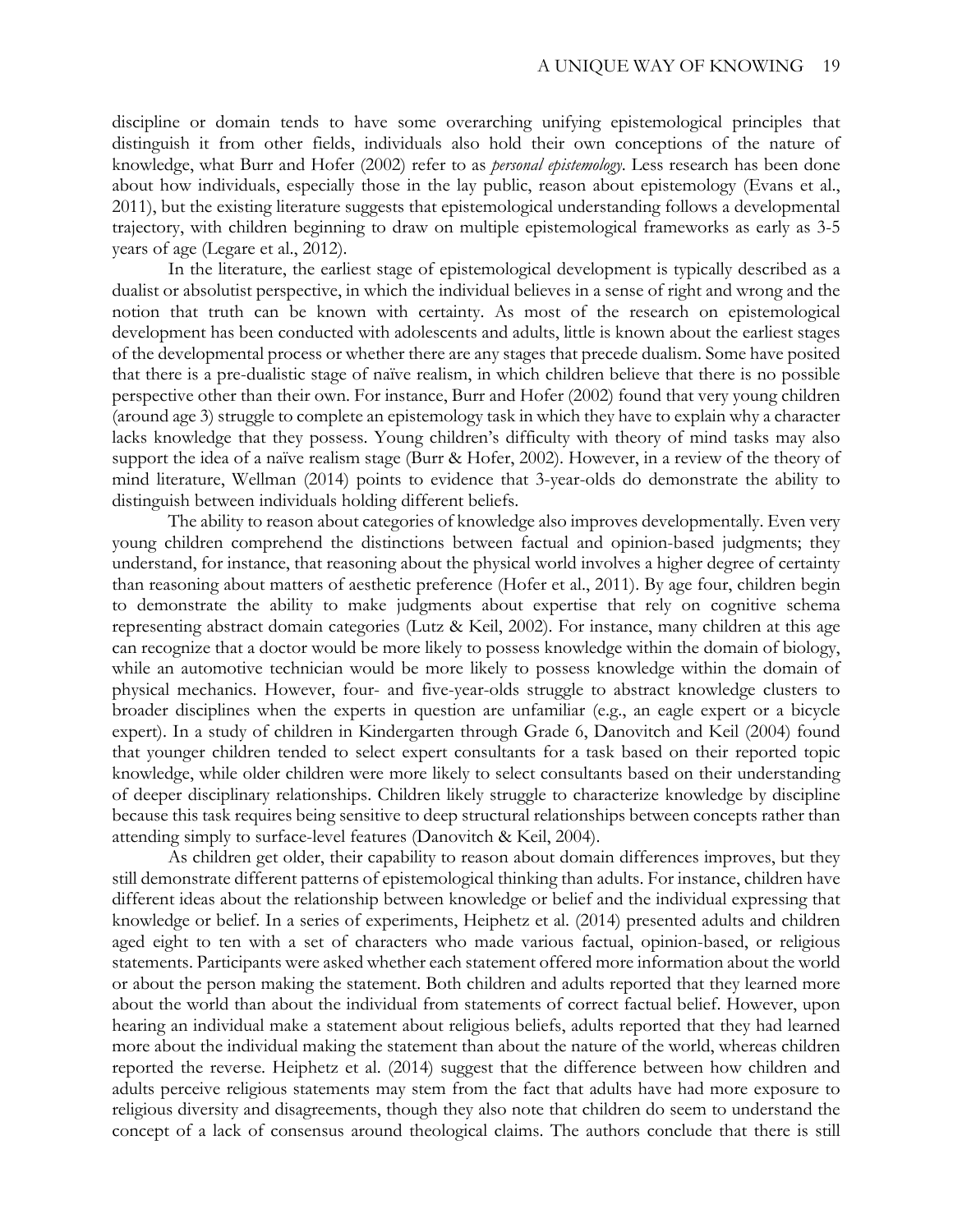"much to learn … about how children situate religious beliefs within a larger epistemological framework" (Heiphetz et al., 2014, p. 27).

#### **Implications of Epistemological Understanding for Science Learning**

There is an extensive body of research on the nature of science that explores how students understand science as a way of knowing and considers the implications for how science is taught in the classroom (see Lederman, 1992 for a review of the literature). A number of studies have also specifically examined how students understand science in relationship to other ways of knowing, though most of the existing literature focuses on older learners. Several researchers have proposed typologies or frameworks to characterize how features such as knowledge, evidence, and certainty are viewed through scientific and religious epistemological lenses. For instance, Sinatra and Nadelson (2011) suggest that the epistemological assumptions promulgated by science and religion as institutions can be seen as existing at opposite ends of four continua: source of knowledge, justification of knowledge, certainty of knowledge, and structure of knowledge. Elsewhere, based on their research of science instruction in British secondary schools, Hanley et al. (2014) developed a typology to characterize student engagement with topics pertaining to science and religion. The typology was developed based on students' views across several dimensions, including the value they placed on evidence versus belief, their open-mindedness, and their tolerance of uncertainty. Though a focus group of teachers reported that their students did not hold any views that were irreconcilable with scientific explanatory frameworks, surveys and interviews with students about their understanding of the origin of life revealed that many did in fact hold epistemological stances that were serving as roadblocks to scientific understanding.

Shtulman and colleagues (e.g., Shtulman & Valcarcel, 2012; Shtulman, 2013; Shtulman & Harrington, 2016) have also conducted extensive research on how students, especially college students, reason about scientific principles that run counter to intuitive beliefs, as well as the students' explanations for why they hold particular conceptions. Shtulman (2013) found in a study of undergraduates that the most common form of justification for both scientific and supernatural beliefs was through deference to the opinions and conclusions of others, echoing the findings of Harris and Koenig (2006) with younger children. Moreover, individuals' reported confidence in their beliefs in both scientific and supernatural phenomena was more strongly associated with perception of consensus about the explanation than with the acknowledgement of available evidence. Shtulman's (2013) findings also reveal a correlation between students' understanding of the nature of science and their tendency to offer evidential justifications for their beliefs (as opposed to deferential or subjective justifications), though Shtulman suggests that more research is needed to understand the nature of this relationship.

Brain imaging research provides an interesting accompaniment to these findings. For instance, Fugelsang and Dunbar (2005) found that when people were presented with information that was consistent with their prior theories about a scientific concept, the parts of their brain associated with learning showed increased activity. In contrast, when people were given data that contradicted their prior theories, they showed activation in the parts of their brain involved in error detection, conflict monitoring, effortful processing, and working memory. As noted by Dunbar, Fugelsang and Stein (2007), the fact that information inconsistent with one's prior conceptions is neurologically processed as an error points to the significant challenges and complexity inherent in conceptual change.

One factor that may confound learners who are trying to make sense of scientific explanations is the many diverse uses of the terms *knowledge* and *belief* within science education and in everyday talk (Southerland et al., 2001). In particular, a number of researchers have argued that the common usage of the word belief, which in everyday language can imply the existence of doubt, causes confusion regarding the scientific approach to theories (e.g., Cobern, 2000; Smith, 1994; National Academy of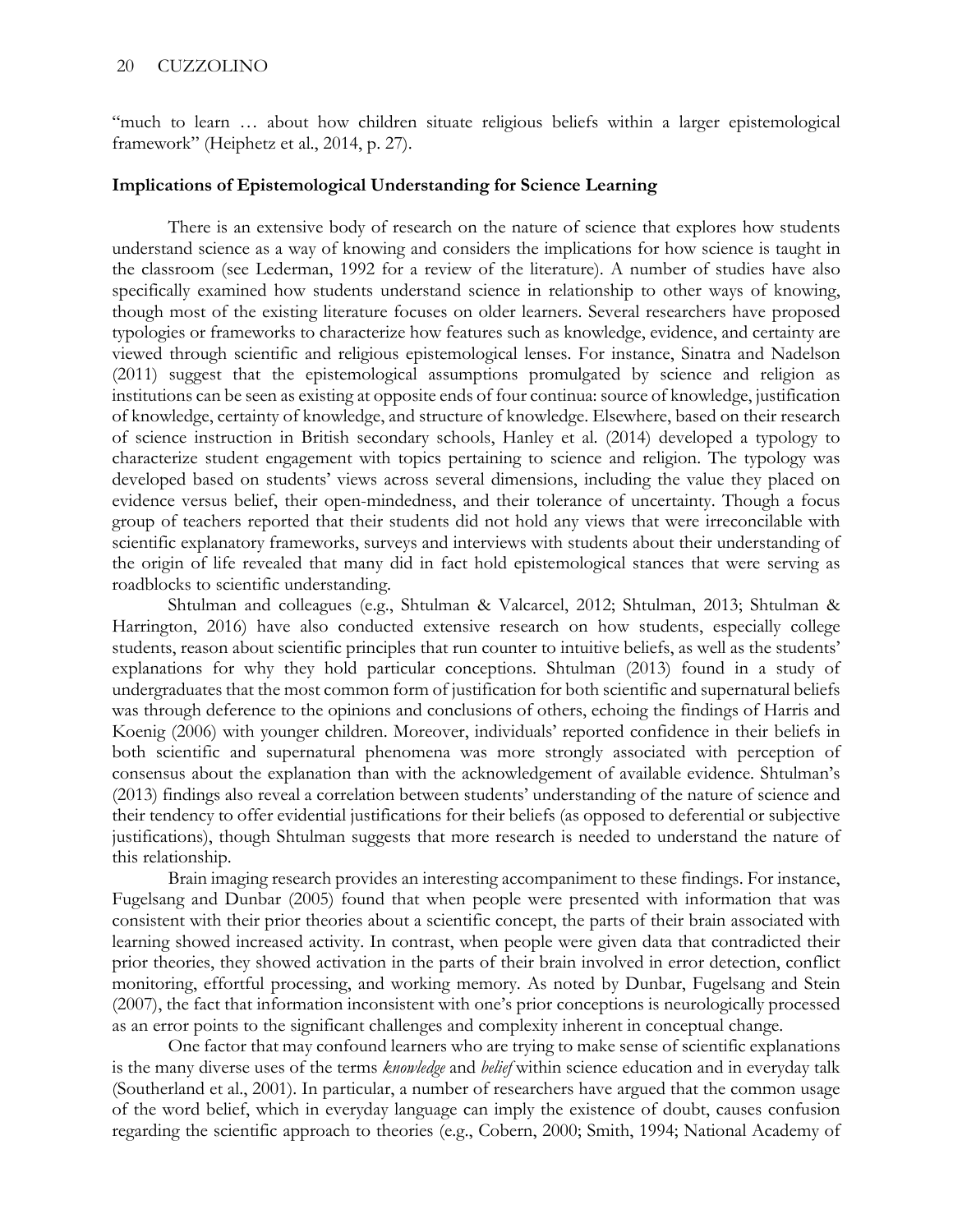Sciences, 1998). For instance, a statement that scientists believe in the theory of evolution may be interpreted by a layperson to mean that this belief is tentative or uncertain (Southerland et al., 2001). Southerland et al. (2001) posit that much of science education research is based on the epistemological position of fallibility. Within a fallibilist epistemology (Siegel, 1998), certainty is not a condition of knowledge; the fallibilist stance maintains that explanations can be compared and judged for quality despite the premise that human knowledge is imperfect. Beliefs, in contrast, are held by fallibilists to be subjective, personal truths that do not rely on evidence and are often laden with emotion. Thus, Southerland et al. (2001) propose that drawing a distinction between knowledge and belief may lie in identifying the "type and number of warrants" that a person holds for a given piece of information (p. 336). In other words, if an individual produces a limited number of justifications, or if the justifications would be deemed weak by scientific epistemological standards (e.g., thinking something is true because a friend said so), then the piece of information should be considered a belief rather than knowledge.[3](#page-11-0) Using this framework, one can understand how the same statement could be knowledge to one person and a belief to another.

To avoid conflating inaccurate ideas with ideas that are non-empirically based, some researchers advocate for the use of the term *alternative conception* (e.g., Wandersee et al., 1994) to refer to ideas that are not beliefs but rather incorrect, but empirically grounded, explanations (Southerland et al., 2001). Additionally, Smith and his colleagues have proposed that the term *acceptance* more appropriately represents the scientific process of evaluating evidence and concluding that a theory is the best possible explanation given the available information (Smith et al., 1995). This distinction between acceptance and belief foregrounds the epistemological lens of science, in which validity is based on the evaluation of evidence rather than personal opinion.

Many researchers and educators have made the distinction between understanding and belief as potential aims of science education, suggesting, for instance, that while students should be required to understand the theory of evolution, it is inappropriate and likely impossible to require them to believe it. Southerland et al. (2001) group acceptance with belief; though they acknowledge that the idea of acceptance implies more agency on the part of the learner than does belief, they argue that both agency and belief should be seen as goals of science education rather than requirements, as students cannot make an informed choice to believe or accept a given theory until they have achieved a deep understanding of the evidence.

While the goals of science education remain an open question in the literature, it seems safe to conclude that an awareness of epistemological assumptions inherent to science and how those differ from other ways of knowing is a necessary condition for understanding and evaluating conflicting explanatory frameworks. However, it is not sufficient to pursue this as a purely intellectual endeavor. In the following section, I will explore the social and affective components that factor into the process of engaging in thinking that runs counter to intuitive or culturally familiar ideas.

#### **Science Learning in Context**

#### **The Need for "Hot Conceptual Change"**

 $\overline{a}$ 

The research described in the sections above provides insight into the cognitive processes that occur as learners acquire and make sense of information derived from scientific and religious ways of knowing. Of course, learning happens in context, and the nature of the learning environment must factor in to any consideration of how conceptual understanding develops. Notably, learners undergo

<span id="page-11-0"></span><sup>&</sup>lt;sup>3</sup> It is important to note that beliefs are typically based on rationales; the claim is simply that these rationales are not empirical (Southerland et al., 2001). They may instead be grounded in other types of reasoning, such as a community consensus or the reliance on a trusted authority figure.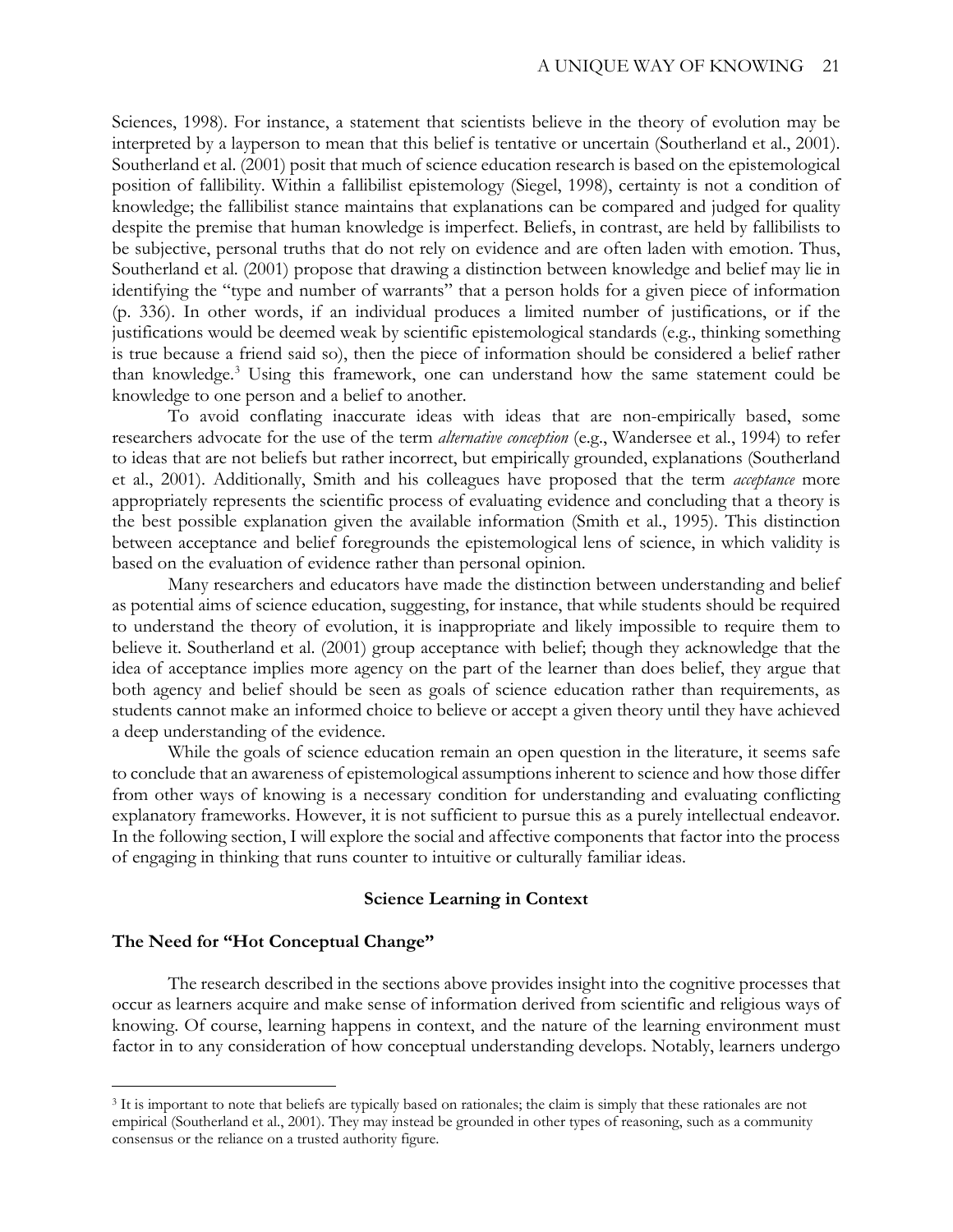a shift when they enter school and begin to receive formal science instruction. For any learner, thinking about science in a school setting may present certain challenges, but this transition can be particularly difficult for learners for whom the classroom approach to science is entirely novel or misaligned with their prior experience.

Geary (2008) describes formal schooling as "a central interface between evolution and culture" (p. 179): schools are a cultural innovation designed to close the gap between children's *folk knowledge* and the information required to be successful in adult society. For many students, this gap is particularly evident in science education, where intuitive ideas and early testimony provided by families and communities may regularly conflict with the concepts presented in the classroom. In addressing such conflicts, learners must decide whether to maintain or revise deeply held beliefs, and they must come to terms with the implications embedded in the new conceptions being presented, which are often both personal and existential.

The sense-making process that learners must undergo in order to grasp new scientific explanatory frameworks, especially those that are complex or counterintuitive, is often understood through the lens of conceptual change. New information does not automatically trigger conceptual change; instead, for a learner to adopt a new conception, she must acknowledge that there is a conflict between the explanation she currently holds and the new explanation being presented, and she must be willing to seek resolution for that conflict (Strike & Posner, 1982). Thus, a critical first step in the conceptual change process is to reveal the learner's present understanding in order to hold it up to a contrasting model. For concepts that sit at the boundary of science and religion, the conceptual change process presents a unique set of challenges. In the course of unearthing one's current understanding about concepts such as cosmology or human origins, the learner may encounter ideas that are deeply entrenched and emotionally charged. For instance, Evans (2008) notes that it is critical to consider the emotional components to teaching evolutionary theory, as the ideas of impermanence and mutability of kinds may lead to "existential angst" (p. 283) for both children and adults (though this may be more the case when confronting the idea of human origins than with other species). Other topics introduced in the science classroom may bear similar implications for human identity and mortality. They may also cause learners to confront their existing beliefs in supernatural entities and phenomena, as well as their personal affiliations with religious or cultural communities (Evans et al., 2011; Gelman, 2011).

For the reasons just described, some researchers have suggested that conceptual change is limiting as a framework for understanding how learners engage with new concepts. For instance, Long (2013) argues that there is a tendency to view the purpose of education as correcting misconceptions one student at a time, which he believes fails to account for the social nature of conceptual development, in which learners construct knowledge through the process of engaging with other individuals whose ideas and perspectives interact with their own in complex ways. More specifically to science education, Cobern (1996) found through a series of interviews with a student and her teacher that improving conceptual change tactics is insufficient as a method for helping a learner whose worldview is causing resistance to what is being taught. Hanley et al. (2014) suggest that conceptual change is inappropriate for viewing the teaching of evolutionary theory, because it diminishes the affective dimension of the learning and presents all beliefs not supported by conventional Western science as misconceptions.

Many traditional arguments in the conceptual change literature take the perspective that this is a process that is disconnected from emotional or social factors. However, other researchers have made the case for a more nuanced understanding of conceptual development that accounts for the contextual nature of learning. The phenomenon of "hot cognition" (Abelson, 1963) is widely referenced in the literature and refers to the idea that reasoning is impacted by an individual's emotional state. Pintrich et al. (1993) extend this to suggest a "hot" model of conceptual change, acknowledging that whether or not conceptual change occurs is influenced by a variety of "personal, motivational, social, and historical processes" (p. 170). Additionally, the literature on situated cognition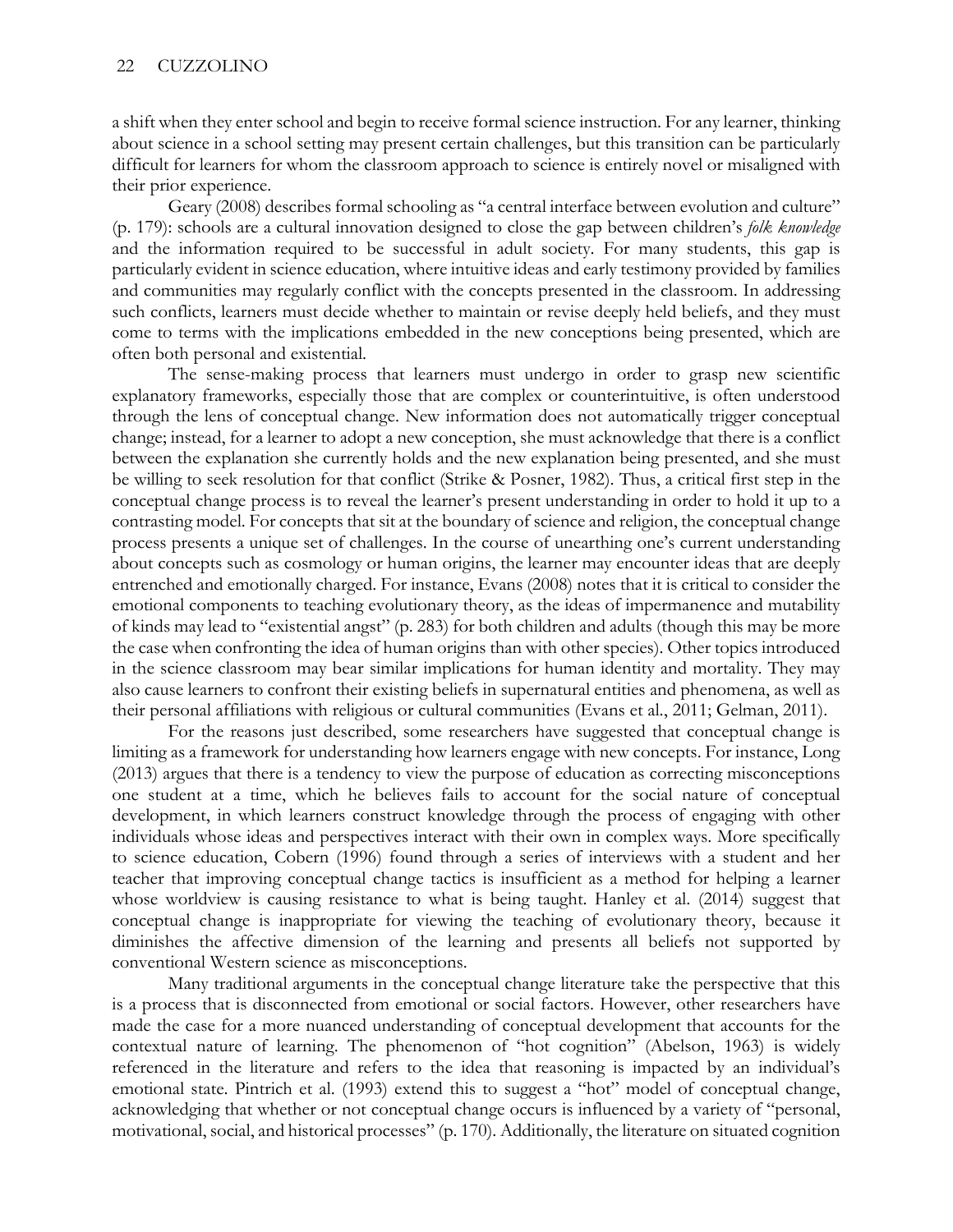offers a lens for thinking about learning in the context of the physical setting where learning takes place and the community of practitioners who engage together in the learning process (Brown et al., 1989). Rather than relying on an approach to science education that views conceptual change as a process in which the learner abandons prior knowledge for another, more acceptable conception, some researchers in the situated cognition field have advocated for a model in which students learn to think and operate in both the formal science domain and their everyday notions of science, and to distinguish the contexts in which particular conceptions are appropriate (Hennessy, 1993).

#### **Border Crossing and the Compartmentalization of Knowledge**

For many students, the relationship between school science and the rest of their lives is complex, and navigating between these contexts does not always come easily. Cobern (1996) observes that there is an implicit argument that scientific literacy should be viewed as distinct from the "everyday world," despite the fact that this everyday world is presumably the context in which most people will make use of their scientific knowledge (p. 582). Yet, it is unwise to assume that students will naturally "approach their classroom learning with a rational goal of making sense of the information and coordinating it with their prior conceptions" (Pintrich et al., 1993, p. 173). In everyday life, individuals tend to satisfice, looking for information that will allow them to adequately explain and predict phenomena, rather than the optimal explanations and predictions that are sought through the process of scientific inquiry (Reif & Larkin, 1991). This everyday model of satisficing may more accurately represent the understanding that occurs in classroom contexts than the scientific conceptual change model, unless the classroom in question has a climate that encourages a commitment to deep understanding and is sensitive to the unique needs of the students present (Pintrich et al., 1993).

Research on the concept of worldviews informs the thinking about how students experience school science. Kearney (1984) defines worldview as "conceptually organized macrothought" (p. 1); an individual's worldview comprises the set of assumptions determining his or her behavior and decision making. Even when students do not experience a significant conflict between the various worldviews they have been presented, they will frequently compartmentalize *school knowledge* – especially school science – perceiving it as existing independently of their daily lives. They may retrieve the science they have learned in school as necessary for homework and exams, but do not think to apply it to situations in the outside world, and let go of it once the school requirements have been completed (Cobern, 1996). Moreover, students' prior knowledge may lead them to construct intentions and conclusions that do not align with the teacher's actual agenda (Hennessy, 1993). For instance, while science teachers tend to immediately evoke science when describing nature, students may more naturally conjure up "aesthetic, religious, pragmatic, and emotional concepts" (Cobern, 1996, p. 596).

The process of compartmentalization seems to be more pronounced for students who experience a discord between school science and their indigenous beliefs. For these students, the process of border crossing between the "microcultures" of their home life and the science classroom can be challenging and even traumatic; such students may go so far as to exhibit significant "creativity and intransigence" in order to avoid deep understanding or acceptance of science concepts (Aikenhead & Jegede, 1999, p. 275). Cobern (1996) argues that the goal often assumed in the science education literature of moving students toward a "scientific worldview" is problematic because it fails to acknowledge that for some students, this notion implies the need to reject their current deeply held conceptions. Instead, he suggests that the goal should be to help students develop a "scientifically compatible worldview," which accounts for the idea that an individual will only make use of scientific ideas if they align with how he already makes sense of himself and of the world.

Jegede (1995) puts forth the theory of collateral learning as a model that foregrounds the culture of the learner as critical to the process of understanding science. Though Jegede originally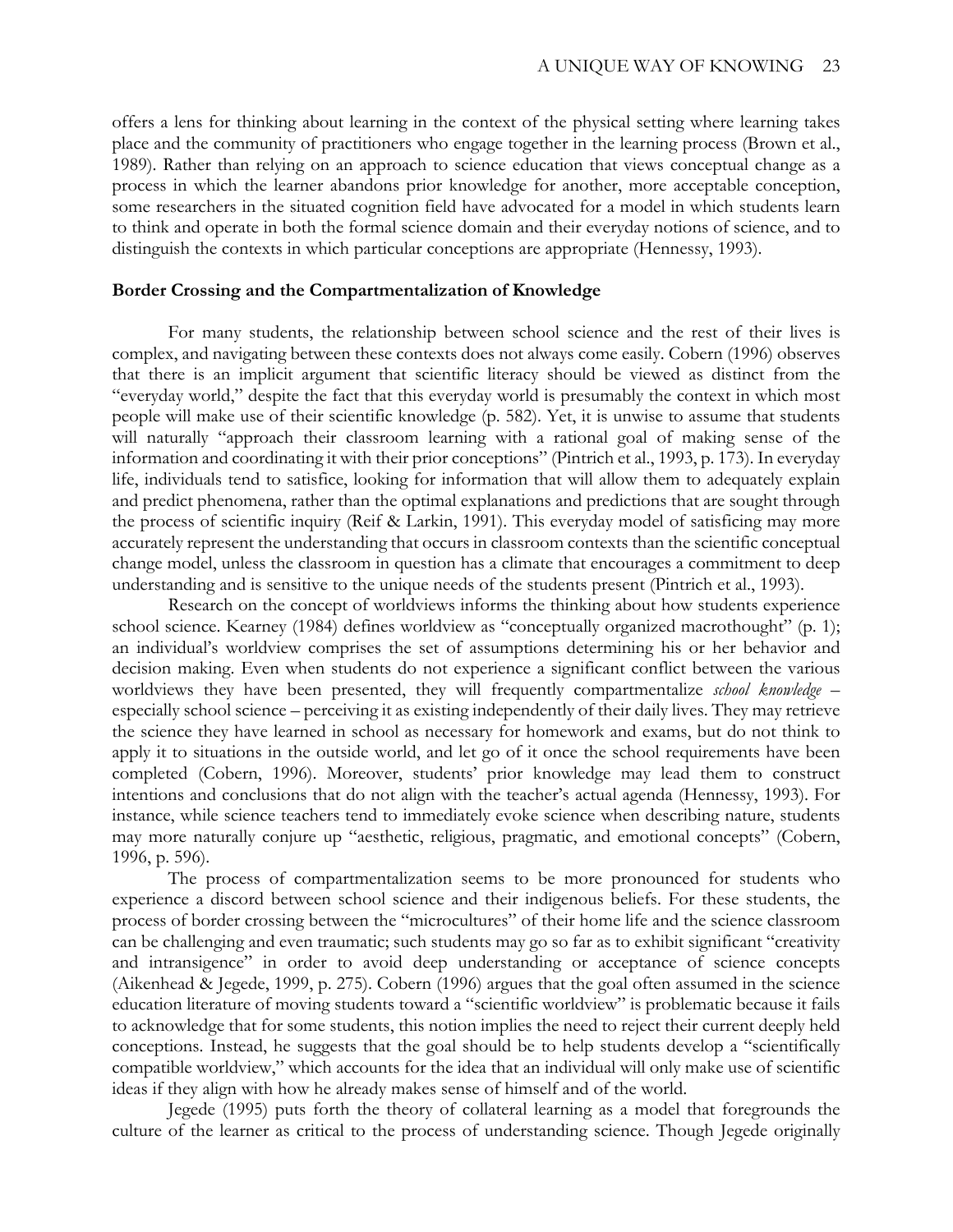employed the theory in the study of African learners engaging with Western notions of science, the principles are useful in understanding American classroom contexts as well. In the process of collateral learning, individuals construct an understanding of concepts taught in school alongside the prior understandings they have developed from their home communities. Different categories of collateral learning exist along a continuum. At one end, *parallel collateral learning* occurs when the learner encounters a new idea which is in opposition to his or her prior understanding, but does not perceive disequilibrium between the two concepts, possibly because the learner does not have enough understanding or experience to consider how they might conflict. On the other end is *secured collateral learning*, in which the learner grapples with the cognitive conflict between two conceptions and works toward reconciliation of them within his or her broader worldview. Jegede (1995) argues that effective science education requires understanding learning through a conceptual ecocultural paradigm, "a state in which the growth and development of an individual's perception of knowledge is drawn from the sociocultural environment in which the learner lives and operates" (p. 124).

In sum, as is the case with any other form of learning, science learning does not happen in a vacuum. The research sends a clear signal that the process of science learning cannot be understood without careful consideration of how the learners' prior knowledge and cultural background interact with the material presented during formal science instruction. Any learner is apt to experience some amount of discomfort when studying counterintuitive concepts with potentially existential implications. For students whose prior experience with these topics has been largely or solely through religious frameworks, encountering these concepts in the school science setting is likely to be particularly jarring. Without careful instruction that provides the necessary time and space to grapple with conflict, learners may consciously or subconsciously avoid deep understanding.

#### **Implications for Pedagogy**

Much of the research synthesized above comes from the fields of cognition and development, where researchers tend to remain largely agnostic regarding the practical implications of the work. However, in the literature that comes out of the science education research space (such as Jegede's work on collateral learning), a number of concrete recommendations for classroom practice have been put forth. Overall, researchers seem to agree that there is pedagogical value in incorporating discussions of learners' religious beliefs as they interact with the scientific concepts being introduced in the classrooms, though there are differences in the recommendations for how these conversations unfold. In this section, I will outline some notable conclusions drawn from the research and highlight important areas of disagreement.

#### **Helping Students Draw Connections to Prior Knowledge and Beliefs**

One clear message from the literature is that teachers have an important role to play in encouraging their students to reveal their initial understandings, and, as necessary, helping them to navigate the process of border crossing between the science classroom and the rest of their lives. Callanan et al. (2013) argue for the importance of making intentional and meaningful linkages between students' informal science experiences and the more formal science learning that happens in school. In particular, they suggest that children "may need guidance to recognize the rich background they themselves bring to the science classroom by virtue of their participation in conversations and activities from their everyday lives" (Callanan et al., 2013, p. 46). Rather than striving to simply convert students from their inherent beliefs to the acceptance of scientific explanations, Jegede (1995) argues that school science should aim to help students identify contexts in which their prior understandings are valuable. If this is not achieved, Jegede (1995) cautions, a student may maintain a barrier between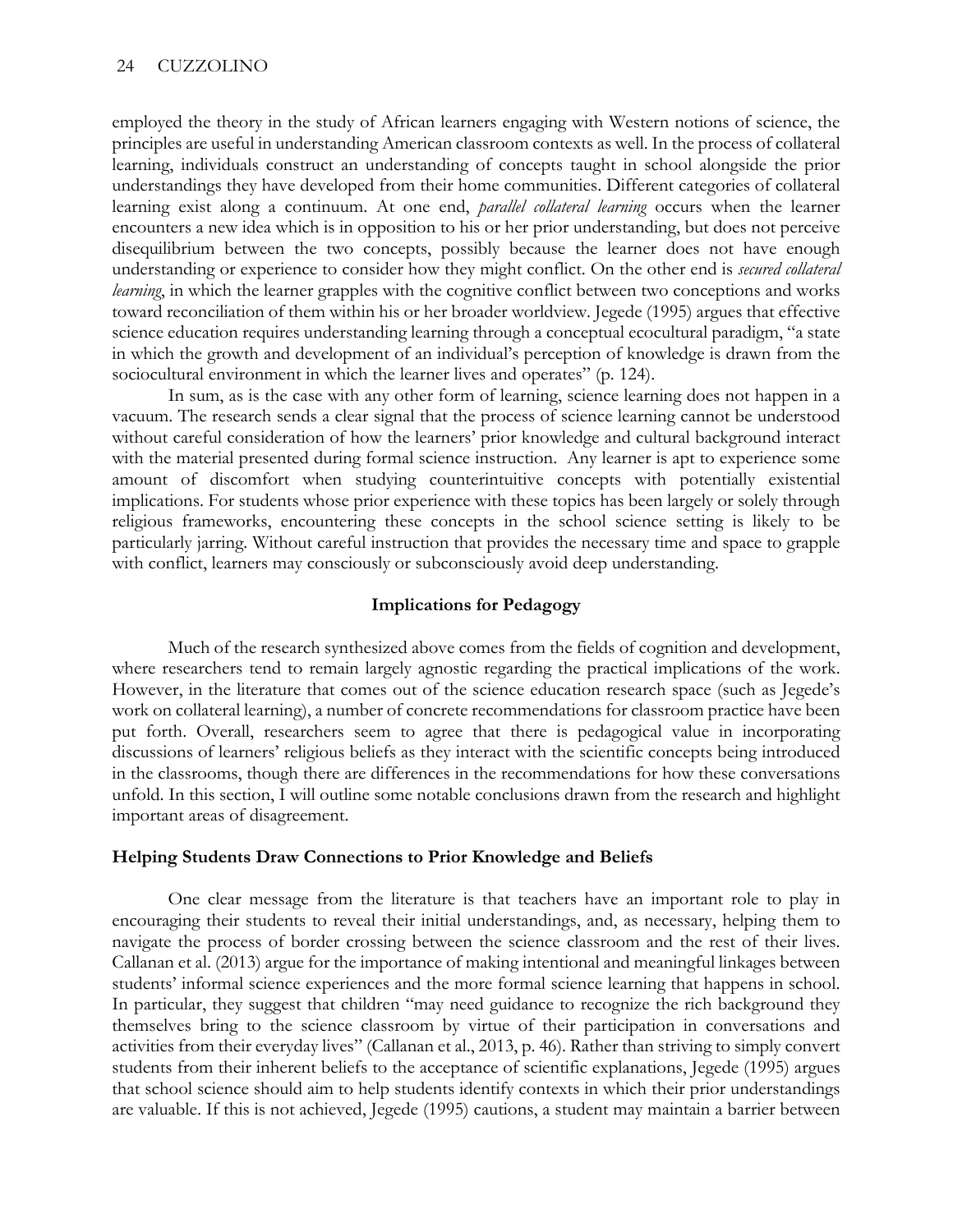his or her various contexts, perhaps managing to perform successfully in school science without developing the inclination to apply these understandings outside the classroom.

Teachers can help their students constructively engage with topics at the boundary of science and religion by acting as a *culture broker* (Aikenhead & Jegede, 1999) who facilitates students' movement across domains. Of course, this requires teachers to deeply know their students, including those who may be in the silent minority (or even majority). Cobern (1996) argues that science educators must "understand the fundamental, culturally based beliefs about the world that students bring to class, and how these beliefs are supported by students' cultures; because, science education is successful only to the extent that science can find a niche in the cognitive and socio-cultural milieu of students" (p. 603). This task also entails establishing an environment in which students are comfortable sharing their ideas, even if they suspect that they may not align with scientifically accepted explanations. Hanley et al. (2014) suggest that science teachers should build classroom cultures that permit all students to participate "without risking self-censorship or estrangement" (p. 1225).

#### **Considering Religion through the Lens of Epistemology**

It is evident from the literature that culture and religion are critical mediating factors that must be considered in any analysis of how students interact with school science (Hanley et al., 2014). Over the years, a number of researchers have advocated for the explicit acknowledgement and exploration of religion through historical and cultural lenses, even in public school settings. Sinatra and Nadelson (2011) claim that in such a highly religious country as the United States, calls for a rejection of religion in order to improve science education (e.g., Dawkins, 2006) are both implausible and unnecessary, and Postman (1995) makes a strong argument for advancing religious education based on its prominence in daily life and its interaction with other domains, including science. More recently, Long (2013) has argued that providing students with formal education about religion encourages them to embrace inclusivity, whether they choose to personally adopt a religious tradition or not. For educators who take a radical constructivist approach to learning, the act of "relegat[ing] beliefs to the outskirts of instruction" fails to account for the many types of reasoning that learners bring to the table, and may lead students to ask, "if science can't answer my question about this, what is it good for?" (Southerland et al., 2001, p. 344).

Yet, the majority of researchers in science education do seem to caution that introducing ideas about religion must be done carefully and strategically, so as not to imply that scientific and religious ways of knowing are interchangeable. The clearest path forward seems to be an increased focus on the nature of science and its epistemological similarities and differences to other domains. Many researchers align with Gould's (1999) model of non-overlapping magisteria, arguing that science and religion are capable of coexisting because the set of assumptions embedded within each way of knowing is distinct. Rather than conceiving of science and religion as conflicting domains, the two "should be viewed as epistemologies that have different roles and explain different aspects of the human condition" (Sinatra & Nadelson, 2011, p. 175). Explicitly differentiating between these two ways of knowing can provide learners with "a place to stand" (Southerland et al., 2001). To be able to explain why science and religion purport differing views on origins, for instance, students need to possess a high level of "epistemic insight" (Billingsley et al., 2014). In order to move towards this greater insight, Billingsley et al. (2014) suggest that students should have more opportunities to "consider and compare the natures of science and religion" (p. 1729). Cobern (1996) also recommends that science should be taught in conjunction with other academic disciplines for the purposes of helping students develop a "coherence view of knowledge" (p. 601) that more closely aligns with how knowledge is organized and used in one's daily life.

Researchers disagree about the most appropriate time and place to have these comparative discussions. Some have proposed that religion should be addressed in school, but not during science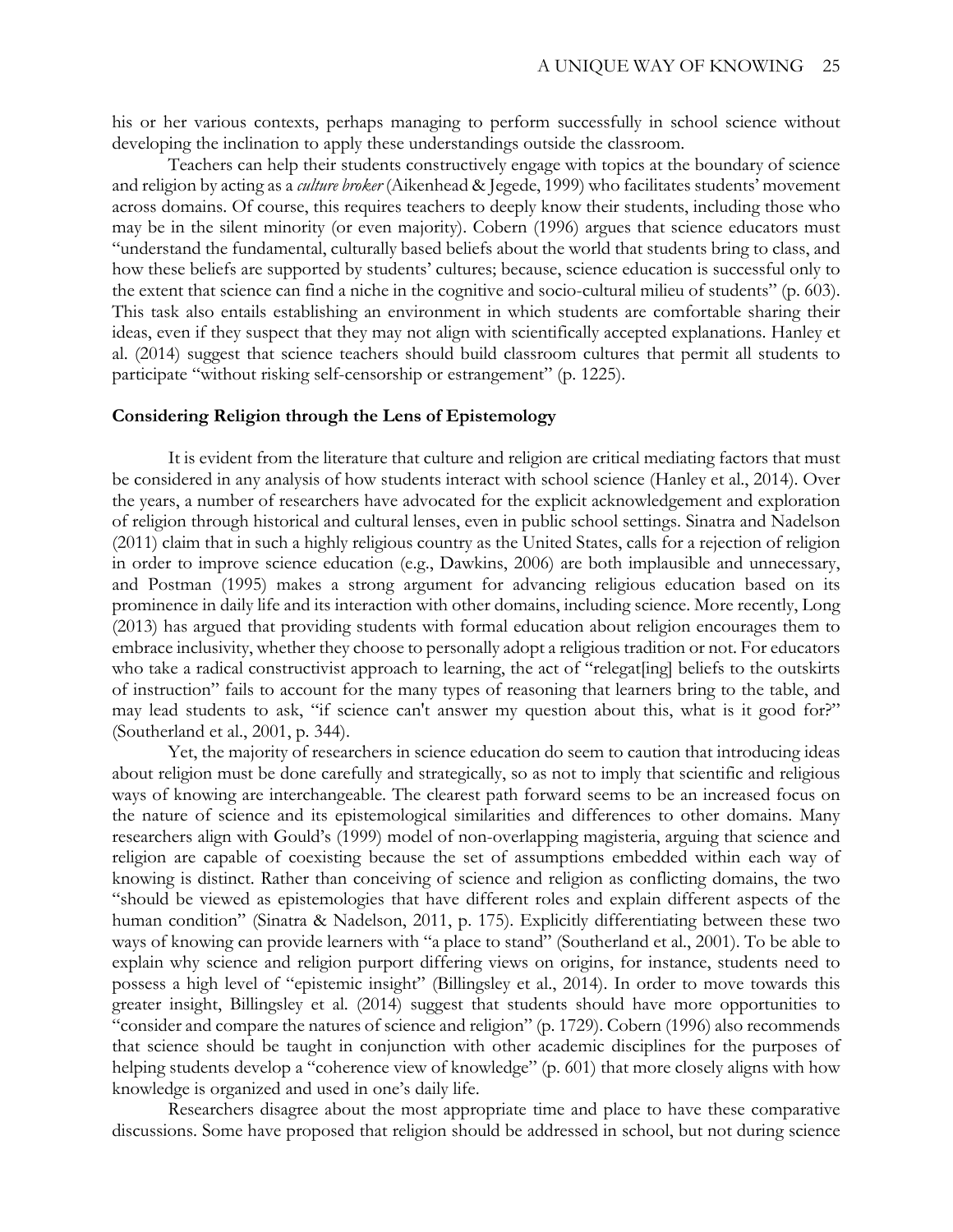class. For instance, Evans et al. (2011) express a concern that incorporating discussions about religious explanatory frameworks into the science classroom may encourage students to construct inaccurate scientific models, though they do suggest that these conversations "might well have a role in the broader curriculum" (p. 131), given that children come to school with a wide variety of epistemological lenses. Sinatra and Nadelson (2011) suggest it is valuable to compare and contrast the epistemologies of science and religion, but they do not deem it appropriate for science teachers to present particular non-scientific explanations alongside scientific ones, as such an approach may lead students to believe that the alternative explanations are on par. However, they do propose that science teachers should welcome the discussion of historical and contemporary controversies *within* science (e.g., plate tectonics, the details of mass extinction events, etc.).

The critical exploration of these debates within science is likely to help students understand the nature and epistemology of the domain. On the other hand, in response to the fear that introducing the idea that some people might disagree with a particular concept will automatically undercut the science, Hanley et al. (2014) posit that a teachers' acknowledgement that a topic could be seen by some as controversial might provide an entry point into the discussion for certain students who would otherwise feel alienated. Others have argued that "quarantining" supernatural beliefs from the science classroom leads teachers and students to miss out on rich opportunities to explicitly consider the epistemological distinctions between the domains. Rather than being left out of classroom discussions, supernatural beliefs "should stand subject to the same kinds of empirical and theoretical scrutiny" as scientific beliefs (Shtulman, 2013, p. 208).

Of those who suggest that religious ideas can be productively acknowledged in science discussions, many recommend the strategy of "teaching the demarcation" – i.e., teachers should explore with students how science is in certain ways distinct from other ways of knowing and in other ways similar. As such, a critical understanding goal for science instruction should be that students are capable of identifying scientific approaches to a given topic, and distinguishing those from approaches that come from other domains (Ferrari & Taylor, 2010). Eflin et al. (1999) agree that science education should include the issue of demarcation, but they express concern that discussion of the subtle relationships between psychological, epistemological, and metaphysical issues "is likely to create more confusion than insight" for learners (p. 114).

Thus, while there seems to be some consensus around the idea that it is valuable to make some space for students' religious beliefs and supernatural explanations in a formal educational context, it remains inconclusive in the literature how this should be done or whether science classrooms are the appropriate location for these discussions – and given that every classroom is different, a universal set of *best practices* is unlikely to exist. However, I would argue that the research reviewed above makes a clear case against the status quo of acting as though students enter the classroom as blank slates without exposure to complex, and potentially conflicting, ideas about science and religion as ways of knowing.

#### **Conclusions and Implications**

Some additional insights and questions emerged from the literature that may hold promise for future research endeavors. First, and critically, more basic research is needed on religious and supernatural thinking, which seems to necessitate a change of mindset regarding the value of this work. Legare et al. (2012) express a hope to see future research that "treats supernatural cognition as an integral part of cognitive developmental theory and not as an early or primitive mode of thinking that is outgrown in the course of cognitive development" (p. 791). For instance, we do not yet have an understanding of why some children are better at developing integrated reasoning schemes than others. It is possible that some individual differences are due to influence from adults, but it is also plausible that that the differences are due to particular cognitive characteristics. Certain life events and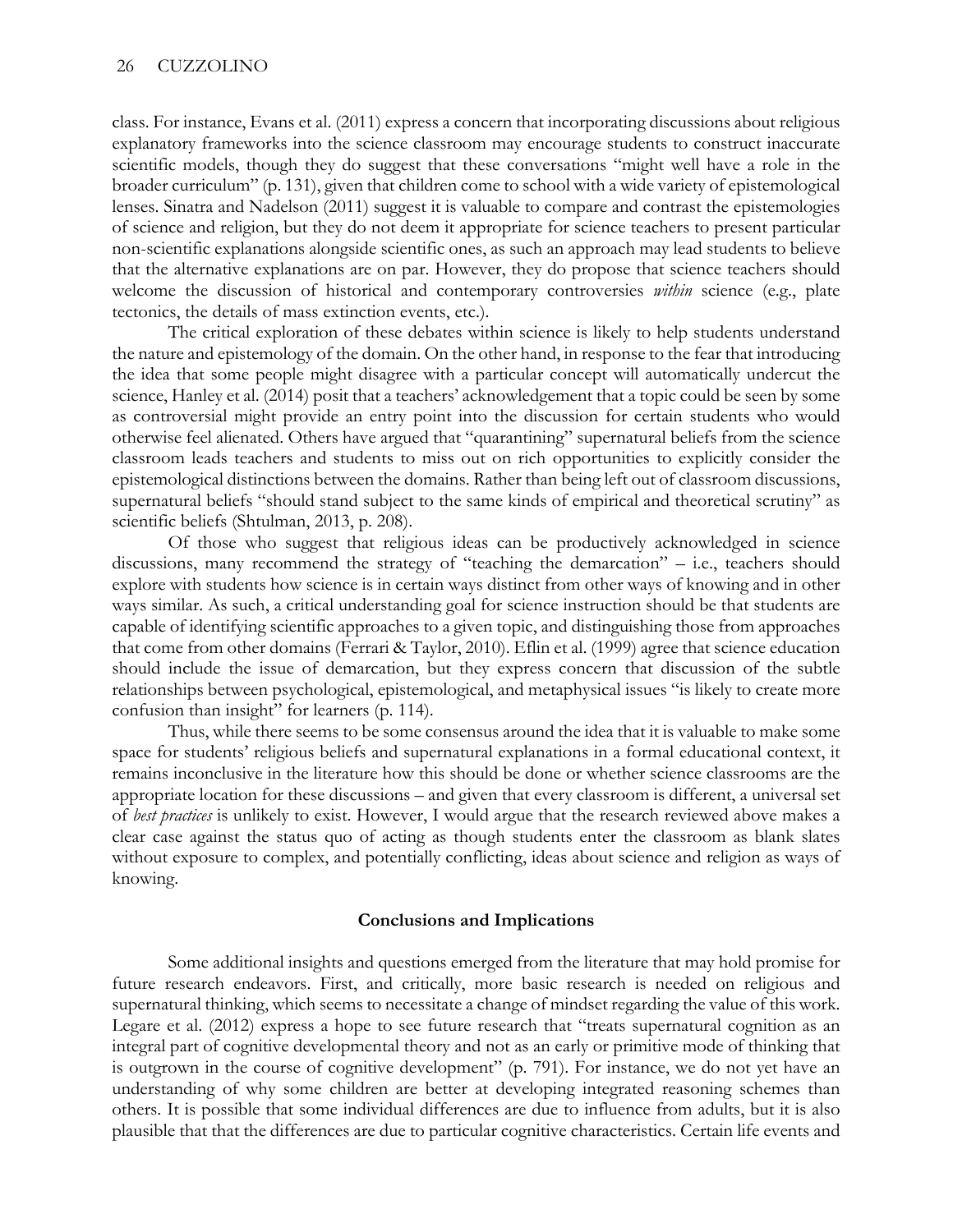the explanations that are subsequently presented to children may also prompt them to seek more integrated frameworks (Legare et al., 2012). Future research that can tease apart these distinctions would be valuable to the field of cognitive development, and also of great use to educators seeking to understand how these cognitive processes could inform pedagogy.

Another important question to consider moving forward is how teacher development could be informed by a better understanding of how learners think about science and religion. Researchers have been recommending that pre-service teachers study the philosophy and history of science since the 1960s, after a number of studies (e.g., Miller, 1963; Schmidt, 1967) found evidence that teachers lacked a solid understanding of the nature of science – in some cases, demonstrating even less understanding than their students (Lederman, 1992). However, there have not been similar recommendations for teachers to study religion or its relationship to other academic domains; at present, there is no explicit focus on religion in an overview of the research on programs for teacher development and preparation (Abo-Zena & Mardell, 2015; Ball & Tyson, 2011). This is particularly noteworthy because, compared to other professions, the population of teachers in the United States is a highly religious one. Not only is education a popular choice of major for incoming American college students who identify as religious, but majoring in education actually appears to be associated with an increase in reported religiosity over time (Kimball et al., 2009). Thus, it seems that it would be of value for teachers, including science teachers, to reflect on how their own ideas about religion may influence their teaching practice. For instance, Evans and Lane (2011) posit that science teachers tasked with teaching evolutionary theory could develop greater confidence in dealing with the various theological stances that students may bring to the classroom – as well as any religious conceptions of origins that the teachers themselves possess – if such ideas were explicitly addressed in teacher preparation programs.

Additionally, it appears evident that there is value to beginning these conversations at an early age. For instance, in a study examining the effectiveness of a storybook intervention designed to teach evolutionary mechanisms, Kelemen et al. (2014) found that five- to eight-year-olds demonstrated growth in their understanding of adaptation at the population level, and the older children in particular were capable of generalizing beyond the narrative to other species. In light of these findings, Kelemen et al. (2014) argue that is best to introduce students to counterintuitive scientific concepts at a young age, when they are less beholden to alternative commonsense explanations. From the perspective of religious education, Abo-Zena and Mardell (2015) found through a case study of a kindergarten classroom that young children were capable of, and very interested in, exploring issues of religion and spirituality with their classmates. Their research has implications for how schools might work with families to engage in thoughtful discussion of sensitive topics. Yet, most of the research on young children's development of scientific and religious conceptions exists in the domain of cognitive psychology, where an extra step is required to infer implications for classroom practice and the conclusions that can be drawn are limited outside the laboratory. Meanwhile, the educational research that exists is focused on secondary and higher education and on teachers. Research that focuses on how young children make sense of science and religion in instructional contexts would address a large and important gap in the literature.

Finally, there is more work to be done in the exploration of how children's ideas about science and religion connect to deeper understanding and engagement at a broader level. Ferrari et al. (2010) argue for the practice of "teaching for wisdom" – that is, infusing the curriculum with issues that carry deep and personal significance for students. In particular, they advocate for science classrooms in which students "learn to be intellectually honest and sophisticated in their thinking about the natural world and the human condition, without denying deep existential questions that authentically matter to how they personally live their lives" (Ferrari et al., 2010, p. 253). Connecting science to other issues, they argue – such as policy, ethics, and philosophy – can allow for the teaching of a rigorous science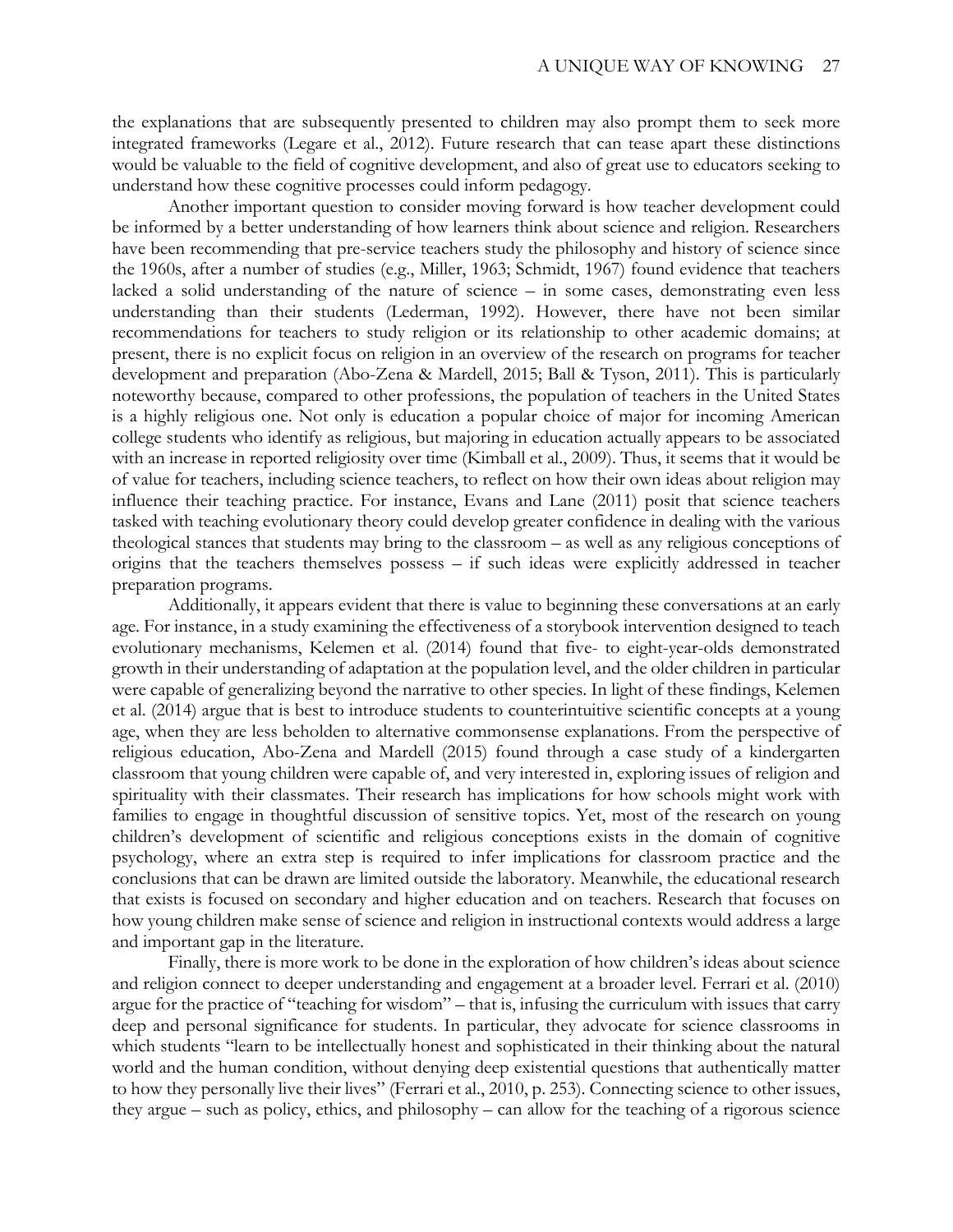curriculum while simultaneously recognizing that "some ultimate mysteries remain beyond science" (Ferrari et al., 2010, p. 254).

Prior scholarship, mostly with older individuals, has pointed to the fruitfulness of using science to imbue learners with a sense of deeper meaning by emphasizing ideas like interconnectedness and the magnitude of time and space. In particular, recent research has indicated that leveraging learners' feelings of awe and wonder can be a powerful tool for engagement and motivation in science and can also facilitate the process of conceptual change (Cuzzolino, 2021; Gilbert & Byers, 2017; Valdesolo et al., 2017). Two powerful examples of this are the *Overview Effect* (White, 1998), a cognitive shift experienced by astronauts and cosmonauts who come to experience themselves and the world differently after viewing the Earth from space, and the *Science for Monks* program (Impey, 2014), in which His Holiness the Dalai Lama convened a group of Western scientists to introduce science to a class of Tibetan monks. In each of these cases, both experts and novices underwent a much more meaningful learning experience than they would have if the scientific principles without acknowledgement of their existential implications. It is intriguing to consider what would unfold if these same sorts of ideas were widely shared with young children. The research suggests that they are ready to learn.

## *The author received no financial support for the research, authorship, and/or publication of this manuscript.*

**Megan Powell Cuzzolino, Ed.D.,** *[\(megan\\_cuzzolino@gse.harvard.edu\)](mailto:megan_cuzzolino@gse.harvard.edu)* is the Senior Project Manager for the Next Level Lab, a research group at the Harvard Graduate School of Education (HGSE) that brings together expertise in the learning sciences and innovative learning design and technology to address emerging and urgent issues in K-12 and workforce development. In 2019, she received her doctorate in Human Development and Education from HGSE, where her research focused on the emotion of awe and its role in scientific learning and discovery. She was previously a K-8 science teacher and a Science Education Analyst at the National Science Foundation.

### **References**

- Abelson, R.P. (1963). Computer simulation of "hot cognition." In S. S. Tomkins & S. Messick (Eds.), *Computer simulation of personality: Frontier of psychological theory* (pp. 277- 302). New York, NY: Wiley.
- Abo-Zena, M. M., & Mardell, B. (2015). When the children asked to study God, what did the parents say: Building family engagement around sensitive topics. *Religion & Education*, *42*(3), 289-307.<https://doi.org/10.1080/15507394.2014.977716>
- Aikenhead, G. S., & Jegede, O. J. (1999). Cross-cultural science education: A cognitive explanation of a cultural phenomenon. *Journal of Research in Science Teaching, 36*(3), 269-287. [https://doi.org/10.1002/\(SICI\)1098-2736\(199903\)36:3<269::AID-TEA3>3.0.CO;2-T](https://doi.org/10.1002/(SICI)1098-2736(199903)36:3%3C269::AID-TEA3%3E3.0.CO;2-T)
- Ball, A. F., & Tyson, C. A. (2011). *Studying diversity in teacher education*. Lanham, MD: Rowman & Littlefield.
- Banerjee, K., & Bloom, P. (2014). "Everything happens for a reason": Children's beliefs about purpose in life events. *Child Development, 86*(2), 503-518.<https://doi.org/10.1111/cdev.12312>
- Barbour, I. G. (1966). *Issues in science and religion*. Englewood Cliffs, N.J.: Prentice-Hall.
- Barbour, I. G. (1988). Ways of relating science and theology. In R. J. Russell, W. R. Stoeger, & G. V. Coyne (Eds.), *Physics, philosophy, and theology: A common quest for understanding* (pp. 21-48). Vatican City: Vatican Observatory.
- Billingsley, B., Riga, F., Taber, K. S., & Newdick, H. (2014). Secondary school teachers' perspectives on teaching about topics that bridge science and religion. *Curriculum Journal, 25*(3), 372-395. <https://doi.org/10.1007/s11165-012-9317-y>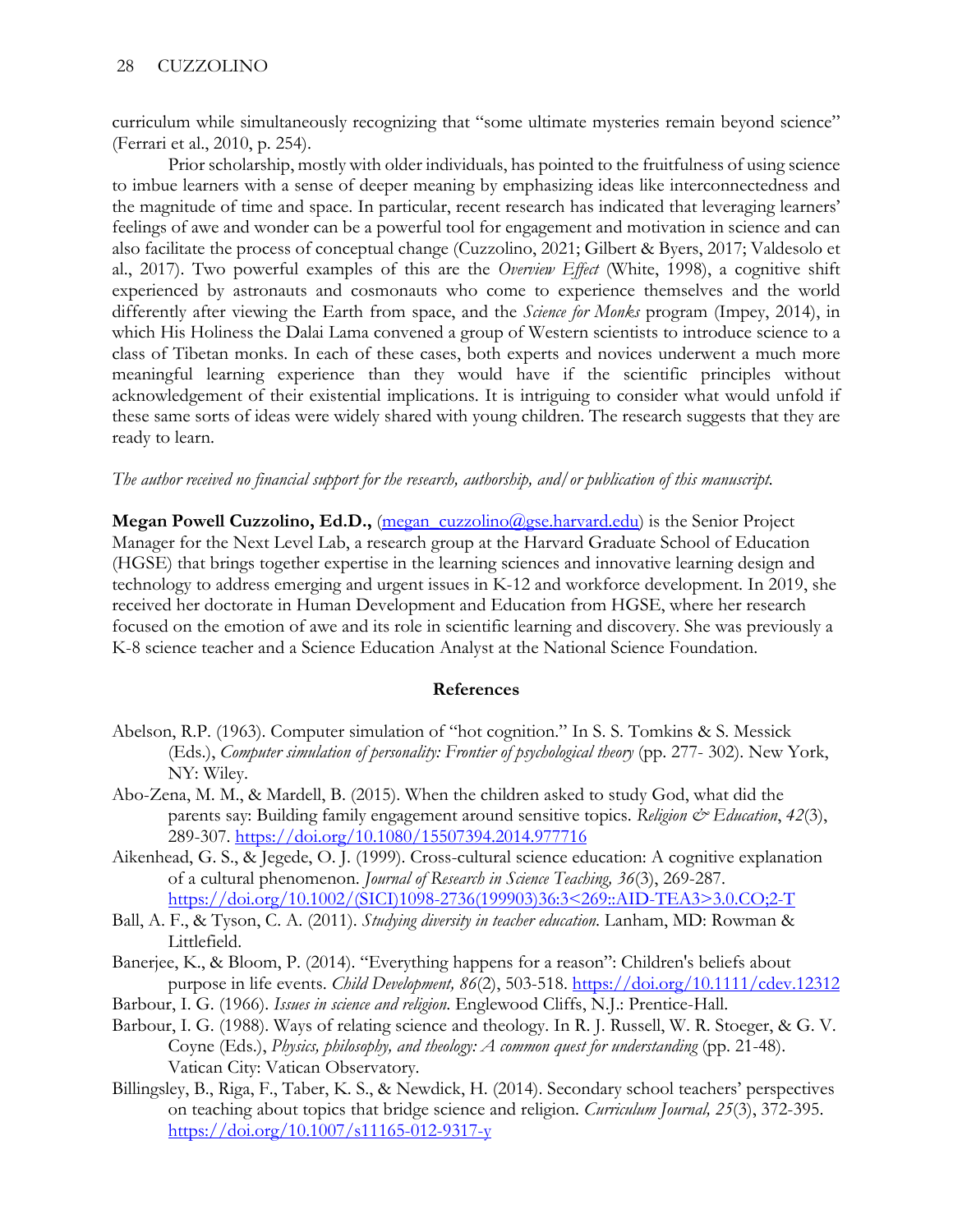- Bloom, P., & Weisberg, D. S. (2007). Childhood origins of adult resistance to science. *Science, 316*(5827), 996-997. https://doi.org/10.1126/science.1133398
- Brown, J. S., Collins, A., & Duguid, P. (1989). Situated cognition and the culture of learning. *Educational Researcher*, *18*(1), 32-42. [https://doi.org/10.3102/0013189X018001032](https://doi.org/10.3102%2F0013189X018001032)
- Burr, J. E., & Hofer, B. K. (2002). Personal epistemology and theory of mind: Deciphering young children's beliefs about knowledge and knowing. *New Ideas in Psychology, 20*(2), 199-224. [https://doi.org/10.1016/S0732-118X\(02\)00010-7](https://doi.org/10.1016/S0732-118X(02)00010-7)
- Callanan, M., Luce, M., Triona, L., Rigney, J., Siegel, D., & Jipson, J. (2013). What counts as science in everyday and family interactions? In B. Bevan, P. Bell, R. Stevens, & A. Razfar (Eds.), *LOST opportunities*: *Learning in out-of-school time* (pp. 29-48). Dordrecht, Netherlands: Springer.
- Callanan, M.A., & Oakes, L.M. (1992). Preschoolers' questions and parents' explanations: Causal thinking in everyday activity. *Cognitive Development, 7*(2), 213-233. [https://doi.org/10.1016/0885-2014\(92\)90012-G](https://doi.org/10.1016/0885-2014(92)90012-G)
- Callanan, M., Valle, A., Luce, M., & Rigney, J. (2014). Discussions of moral issues emerging in family conversations about science. In C. Wainryb & H. Recchia (Eds.), *Talking about right and wrong: Parent-child conversations as contexts for moral development* (pp. 193-216). Cambridge, UK: Cambridge University Press.
- Cobern, W. W. (1996). Worldview theory and conceptual change in science education. *Science Education, 80*(5), 579-610. [https://doi.org/10.1002/\(SICI\)1098-](https://doi.org/10.1002/(SICI)1098-237X(199609)80:5%3C579::AID-SCE5%3E3.0.CO;2-8) [237X\(199609\)80:5<579::AID-SCE5>3.0.CO;2-8](https://doi.org/10.1002/(SICI)1098-237X(199609)80:5%3C579::AID-SCE5%3E3.0.CO;2-8)
- Cobern, W. W. (2000). The nature of science and the role of knowledge and belief. *Science & Education, 9*(3), 219-246.<https://doi.org/10.1023/A:1008747309880>
- Coleman, R. J. (2014). *State of affairs: The science-theology controversy*. Eugene, Oregon: Cascade Books.
- Corriveau, K. H., Chen, E. E., & Harris, P. L. (2015). Judgments about fact and fiction by children from religious and nonreligious backgrounds. *Cognitive Science, 39*(2), 353-382. <https://doi.org/10.1111/cogs.12138>
- Crowley, K., Callanan, M. A., Jipson, J. L., Galco, J., Topping, K., & Shrager, J. (2001). Shared scientific thinking in everyday parent‐child activity. *Science Education*, *85*(6), 712-732. <https://doi.org/10.1002/sce.1035>
- Cuzzolino, M. P. (2021). "The awe is in the process": The nature and impact of professional scientists' experiences of awe. *Science Education*, *105*(4), 681-706. <https://doi.org/10.1002/sce.21625>
- Danovitch, J. H., & Keil, F. C. (2004). Should you ask a fisherman or a biologist?: Developmental shifts in ways of clustering knowledge. *Child Development, 75*(3), 918-931. <https://doi.org/10.1111/j.1467-8624.2004.00714.x>
- DiMaggio, P. (1997). Culture and cognition. *Annual Review of Sociology, 23*(1), 263-287. <https://doi.org/10.1146/annurev.soc.23.1.263>
- Dunbar, K., Fugelsang, J., & Stein, C. (2007). Do naïve theories ever go away? Using brain and behavior to understand changes in concepts. In M.C. Lovett & P. Shah (Eds.), *Thinking with data* (pp. 193-206). Mahwah, NJ: Lawrence Erlbaum Associates.
- Eflin, J. T., Glennan, S., & Reisch, G. (1999). The nature of science: A perspective from the philosophy of science. *Journal of Research in Science Teaching*, *36*(1), 107. http://dx.doi.org/10.1002/(SICI)1098-2736(199901)36:1<107::AID-TEA7>3.0.CO;2-3
- Elkana, Y. (1981). *A programmatic attempt at an anthropology of knowledge.* Dordrecht, Netherlands: Springer Netherlands.
- Evans, E. M. (2000). Beyond Scopes: Why Creationism is here to stay. In K. Rosengren, C. N. Johnson, & P. L. Harris (Eds.), *Imagining the impossible: The development of magical scientific and religious thinking in contemporary society* (pp. 305-333). Cambridge, UK: Cambridge University Press.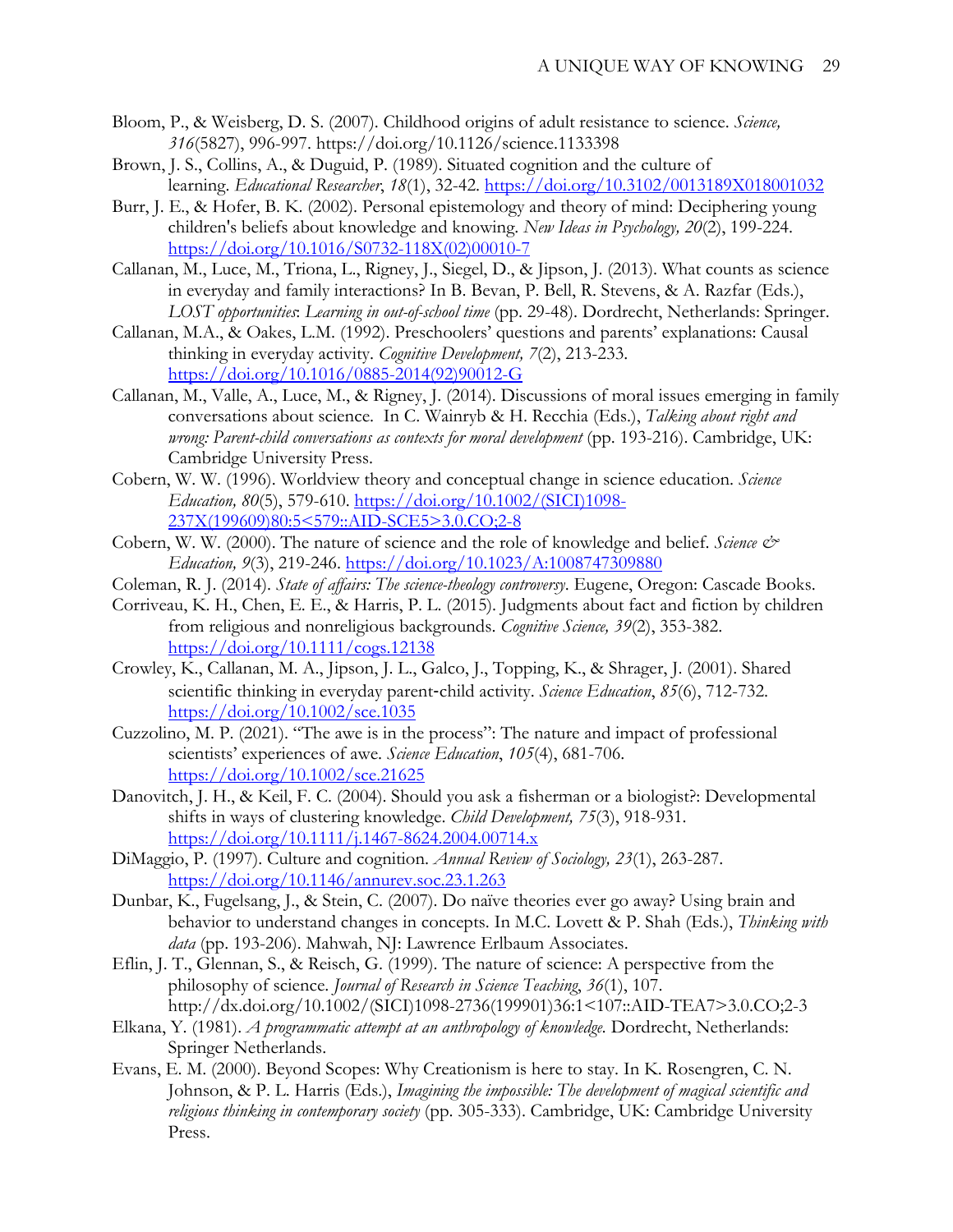- Evans, E. M. (2008). Conceptual change and evolutionary biology: A developmental analysis. In S. Vosniadou (Ed.), *International handbook of research on conceptual change* (pp. 263-294). New York, NY: Routledge.
- Evans, J. H., & Evans, M. S. (2008). Religion and science: Beyond the epistemological conflict narrative. *Annual Review of Sociology*, *34*(1), 87-105. <https://doi.org/10.1146/annurev.soc.34.040507.134702>
- Evans, E. M., & Lane, J. D. (2011). Contradictory or complementary? Creationist and evolutionist explanations of the origin(s) of species. *Human Development, 54*(3), 144-159. <https://doi.org/10.1159/000329130>
- Evans, E. M., Legare, C., & Rosengren, K. (2011). Engaging multiple epistemologies: Implications for science education. In M. Ferrari & R. Taylor (Eds.), *Epistemology and science education: Understanding the evolution vs. intelligent design controversy* (pp. 111-139). New York, NY: Routledge.
- Evans, E. M., Mull, M., & Poling, D. (2001, April). Confronting the existential questions: Children's understanding of death and origins. *Biennial Meeting of the Society for Research in Child Development.* Minneapolis, MN.
- Ferrari, M. & Taylor, R.S. (2010). Teach the demarcation: Suggestions for science education. In M. Ferrari & R. Taylor (Eds.), *Epistemology and science education: Understanding the evolution vs. intelligent design controversy* (pp. 271-285). New York, NY: Routledge.
- Ferrari, M., Lee, P., & Taylor, R.S. (2010). Teaching evolution in a historical context: From the wisdom of the ancient Greeks to genetic algorithms. In M. Ferrari & R. Taylor (Eds.), *Epistemology and science education: Understanding the evolution vs. intelligent design controversy* (pp. 243- 267). New York, NY: Routledge.
- Fugelsang, J. A., & Dunbar, K. N. (2005). Brain-based mechanisms underlying complex causal thinking. *Neuropsychologia*, *43*(8), 1204-1213. <https://doi.org/10.1016/j.neuropsychologia.2004.10.012>
- Gauchat, G. (2015). The political context of science in the United States: Public acceptance of evidence-based policy and science funding. *Social Forces, 94*(2), 723-746. <https://doi.org/10.1093/sf/sov040>
- Geary, D. C. (2008). An evolutionarily informed education science. *Educational Psychologist, 43*(4), 179- 195.<https://doi.org/10.1080/00461520802392133>
- Gelman, S. A. (2011). When worlds collide or do they? Implications of explanatory coexistence for conceptual development and change. *Human Development, 54*(3), 185-190. https://www.jstor.org/stable/26765004
- Gilbert, A., & Byers, C. C. (2017). Wonder as a tool to engage preservice elementary teachers in science learning and teaching. *Science Education*, *101*(6), 907-928. <https://doi.org/10.1002/sce.21300>
- Gottlieb, E., & Wineberg, S. (2012). Between *veritas* and *communitas*: Epistemic switching in the reading of academic and sacred history. *The Journal of the Learning Sciences, 21,* 84-129. <https://doi.org/10.1080/10508406.2011.582376>
- Gould, S. J. (1999). *Rocks of ages: Science and religion in the fullness of life*. New York: Ballantine Publishing Group.
- Grotzer, T. A., & Solis, S. L. (2015). Action at an attentional distance: A study of children's reasoning about causes and effects involving spatial and attentional discontinuity. *Journal of Research in Science Teaching*, *52*(7), 1003-1030.<https://doi.org/10.1002/tea.21233>
- Haden, C. A. (2010). Talking about science in museums. *Child Development Perspectives*, *4*(1), 62-67. <https://doi.org/10.1111/j.1750-8606.2009.00119.x>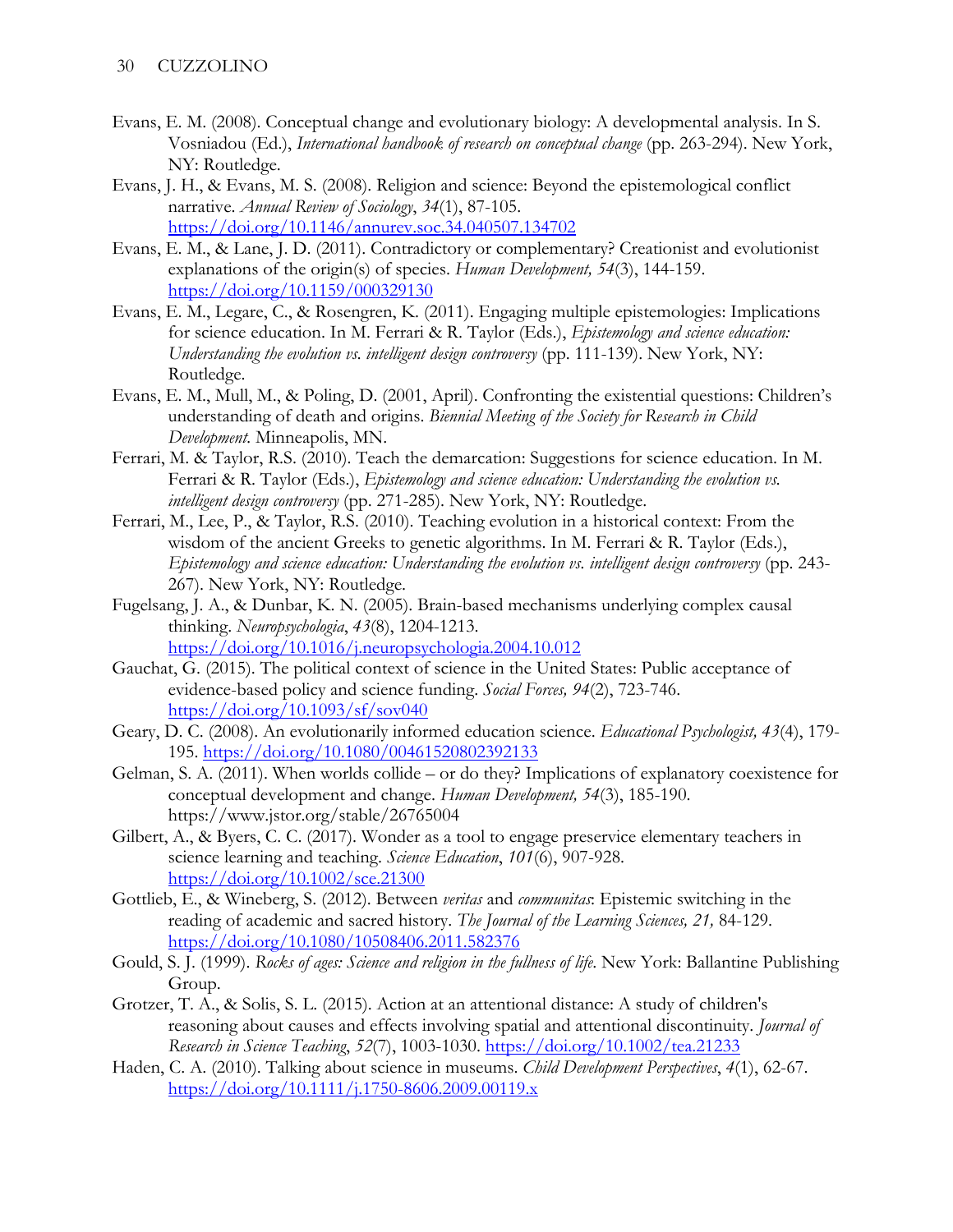- Hanley, P., Bennett, J., & Ratcliffe, M. (2014). The inter-relationship of science and religion: A typology of engagement. *International Journal of Science Education, 36*(7), 1210-1229. <https://doi.org/10.1080/09500693.2013.853897>
- Harris, P.L. (2002). What do children learn from testimony? In P. Carruthers, S. Stitch, & M. Siegal (Eds.), *The cognitive basis of science* (pp. 316-334). Cambridge, UK: Cambridge University Press.
- Harris, P. L., & Giménez, M. (2005). Children's acceptance of conflicting testimony: The case of death. *Journal of Cognition and Culture*, *5*(1)*,* 143-164. <https://doi.org/10.1163/1568537054068606>
- Harris, P. L., & Koenig, M.A. (2006). Trust in testimony: how children learn about science and religion. *Child Development*, *77*(3), 505-524. [https://doi.org/10.1111/j.1467-](https://doi.org/10.1111/j.1467-8624.2006.00886.x) [8624.2006.00886.x](https://doi.org/10.1111/j.1467-8624.2006.00886.x)
- Heiphetz, L., Spelke, E. S., Harris, P. L., & Banaji, M. R. (2014). What do different beliefs tell us? An examination of factual, opinion-based, and religious beliefs. *Cognitive Development, 30,* 15-29. <https://doi.org/10.1016/j.cogdev.2013.12.002>
- Hennessy, S. (1993). Situated cognition and cognitive apprenticeship: Implications for classroom learning. *Studies in Science Education, 22*(1), 1-41.
- Hofer, B. K., Lam, C. F., & DeLisi, A. (2011). Understanding evolutionary theory: The role of epistemological development and beliefs. In M. Ferrari & R. Taylor (Eds.), *Epistemology and science education: Understanding the evolution vs. intelligent design controversy* (pp. 95-110). New York: Routledge.
- Impey, C. (2014). *Humble before the void: A Western astronomer, his journey East, and a remarkable encounter between Western science and Tibetan Buddhism.* West Conshohocken, PA: Templeton Press.
- Järnefelt, E., Canfield, C. F., & Kelemen, D. (2015). The divided mind of a disbeliever: Intuitive beliefs about nature as purposefully created among different groups of non-religious adults. *Cognition, 140,* 72-88.<https://doi.org/10.1016/j.cognition.2015.02.005>
- Jegede, O. J. (1995). Collateral learning and the eco-cultural paradigm in science and mathematics education in Africa. *Studies in Science Education, 25,* 97-137. <https://doi.org/10.1080/03057269508560051>
- Kahneman, D. (2003). Maps of bounded rationality: Psychology for behavioral economics. *The American Economic Review, 93*(5), 1449-1475. https://doi.org/10.1257/000282803322655392
- Kearney, M. (1984). *Worldview*. Novato, CA: Chandler & Sharp Publishers.
- Kelemen, D. (2004). Are children "intuitive theists"? Reasoning about purpose and design in nature. *Psychological Science*, *15*(5), 295-301. [https://doi.org/10.1111/j.0956-7976.2004.00672.x](https://doi.org/10.1111%2Fj.0956-7976.2004.00672.x)
- Kelemen, D., Emmons, N. A., Schillaci, R. S., & Ganea, P. A. (2014). Young children can be taught basic natural selection using a picture-storybook intervention. *Psychological Science, 25*(4), 893- 902. [https://doi.org/10.1177/0956797613516009](https://doi.org/10.1177%2F0956797613516009)
- Kimball, M. S., Mitchell, C. M., Thornton, A. D., & Young-Demarco, L. C. (2009). Empirics on the origins of preferences: The case of college major and religiosity. NBER working paper, no. 15182. Cambridge, MA: National Bureau of Economic Research. https://doi.org/10.3386/w15182
- Koul, R. (2006). Religious outlook and students' attitudes towards school science. *Journal of Beliefs & Values, 27*(3), 251-267.<https://doi.org/10.1080/13617670601000936>
- Lane, J. D., & Harris, P. L. (2014). Confronting, representing, and believing counterintuitive concepts navigating the natural and the supernatural. *Perspectives on Psychological Science, 9*(2), 144-160. [https://doi.org/10.1177/1745691613518078](https://doi.org/10.1177%2F1745691613518078)
- Lederman, N. G. (1992). Students' and teachers' conceptions of the nature of science: A review of the research. *Journal of Research in Science Teaching, 29*(4), 331-359. <https://doi.org/10.1002/tea.3660290404>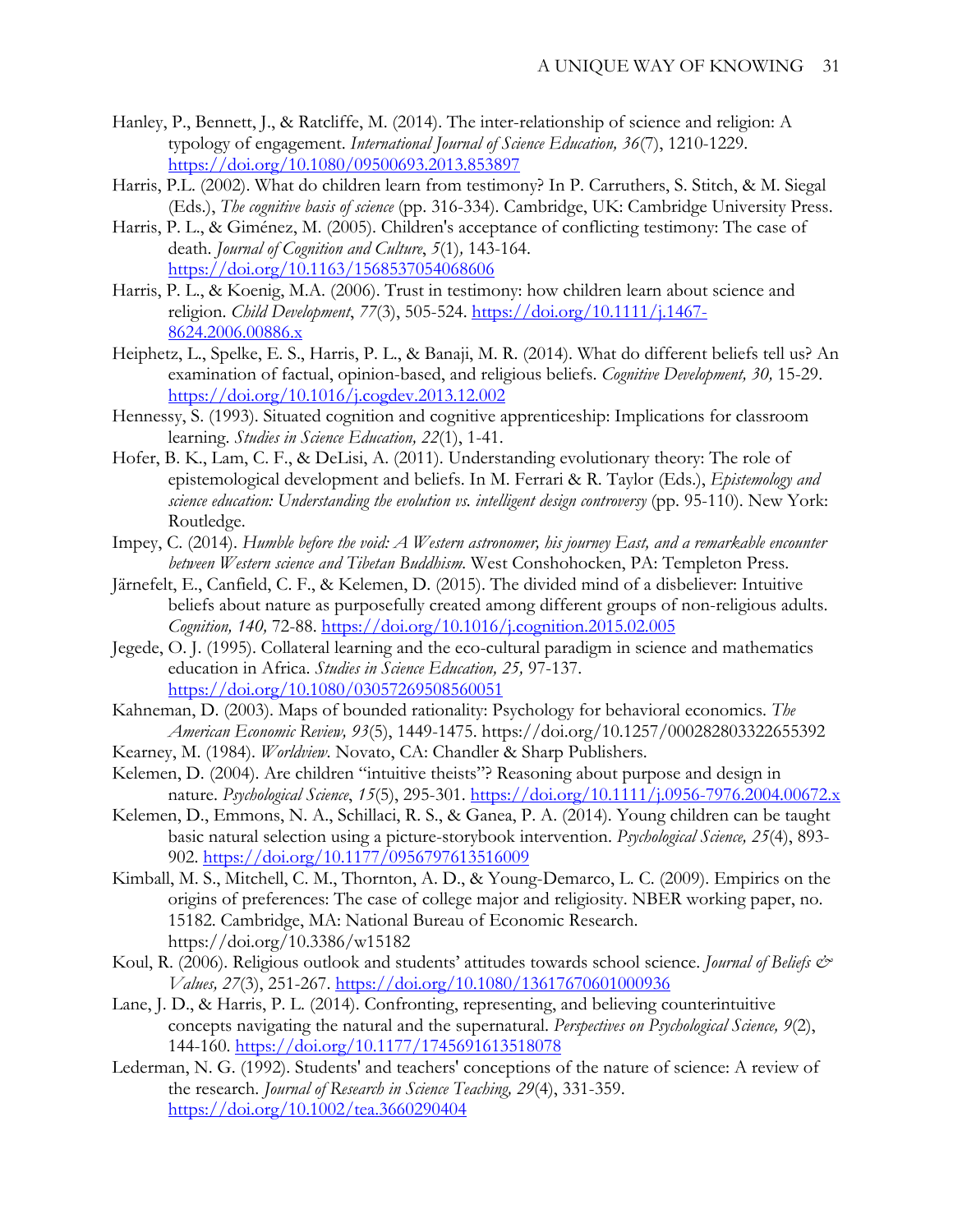- Legare, C. H., Evans, E. M., Rosengren, K. S., & Harris, P. L. (2012). The coexistence of natural and supernatural explanations across cultures and development. *Child Development, 83*(3), 779-793. <https://doi.org/10.1111/j.1467-8624.2012.01743.x>
- Lesser, H. (1977). The growth of perceived causality in children. *The Journal of Genetic Psychology*, *130*(1), 145-152.<https://doi.org/10.1080/00221325.1977.10533241>
- Long, D. E. (2013). Finding Jesus's magic pineapple: Or, improving science education by improving religious education. *Cultural Studies of Science Education, 8*(2), 389-398. <https://doi.org/10.1007/s11422-013-9491-x>
- Luce, M. R., Callanan, M. A., & Smilovic, S. (2013). Links between parents' epistemological stance and children's evidence talk. *Developmental Psychology, 49*(3), 454-461. [https://doi.org/10.1037/a0031249](https://psycnet.apa.org/doi/10.1037/a0031249)
- Lutz, D. J., & Keil, F. C. (2002). Early understanding of the division of cognitive labor. *Child Development, 73*(4), 1073-1084.<https://doi.org/10.1111/1467-8624.00458>
- Miller, P.E. (1963). A comparison of the abilities of secondary teachers and students of biology to understand science. *Iowa Academy of Science, 70,* 510-513.
- National Academy of Sciences (1998). *Teaching about evolution and the nature of science.* National Academy Press, Washington, DC.
- National Academy of Sciences. (2008). *Science, evolution, and creationism.* Washington, DC: National Academy Press.
- NGSS Lead States. (2013). *Next generation science standards: For states, by states.* Washington, DC: The National Academies Press.
- Nussbaum, J. (1985) The earth as a cosmic body. In R. Driver, E. Guesne, & A, Tiberghian (Eds.), *Children's ideas in science* (pp. 170-192). Philadelphia: Philadelphia Open University Press.
- Pew Forum. (2009). *Public praises science; Scientists fault public, media*. Retrieved from http://www.people-press.org/2009/07/09/public-praises-science-scientists-fault-publicmedia/.
- Pintrich, P. R., Marx, R. W., & Boyle, R. A. (1993). Beyond cold conceptual change: The role of motivational beliefs and classroom contextual factors in the process of conceptual change. *Review of Educational Research*, *63*(2), 167-199. [https://doi.org/10.3102/00346543063002167](https://doi.org/10.3102%2F00346543063002167)
- Postman, N. (1995). *The end of education.* New York: Alfred A. Knopf.
- Reif, F., & Larkin, J. H. (1991). Cognition in scientific and everyday domains: Comparison and learning implications. *Journal of Research in Science Teaching*, *28*(9), 733-760. <https://doi.org/10.1002/tea.3660280904>
- Schmidt, D.J. (1967). Test on understanding science: A comparison among school groups. *Journal* of *Research in Science Teaching, 5*(4), 365-366.<https://doi.org/10.1002/tea.3660050411>
- *Scopes Case*, 289 S.W. 363, 154 Tenn. 105, 154 Tennessee 105 (Supreme Court 1927).
- Shtulman, A. (2013). Epistemic similarities between students' scientific and supernatural beliefs. *Journal of Educational Psychology, 105*(1), 199-212. [https://doi.org/10.1037/a0030282](https://psycnet.apa.org/doi/10.1037/a0030282)
- Shtulman, A., & Harrington, K. (2016). Tensions between science and intuition across the lifespan. *Topics in Cognitive Science, 8*, 118-137.<https://doi.org/10.1111/tops.12174>
- Shtulman, A., & Valcarcel, J. (2012). Scientific knowledge suppresses but does not supplant earlier intuitions. *Cognition, 124*, 209-215.<https://doi.org/10.1016/j.cognition.2012.04.005>
- Siegel, H. (1998). Knowledge, truth, and education. In D. Carr (Ed.), *Education, knowledge and truth: Beyond the postmodern impasse* (pp. 19-36). London, UK: Routledge.
- Sinatra, G. M., & Nadelson, L. S. (2011). Science and religion: Ontologically different epistemologies? In M. Ferrari & R. Taylor (Eds.), *Epistemology and science education: Understanding the evolution vs. intelligent design controversy* (pp. 173-193). New York, NY: Routledge.